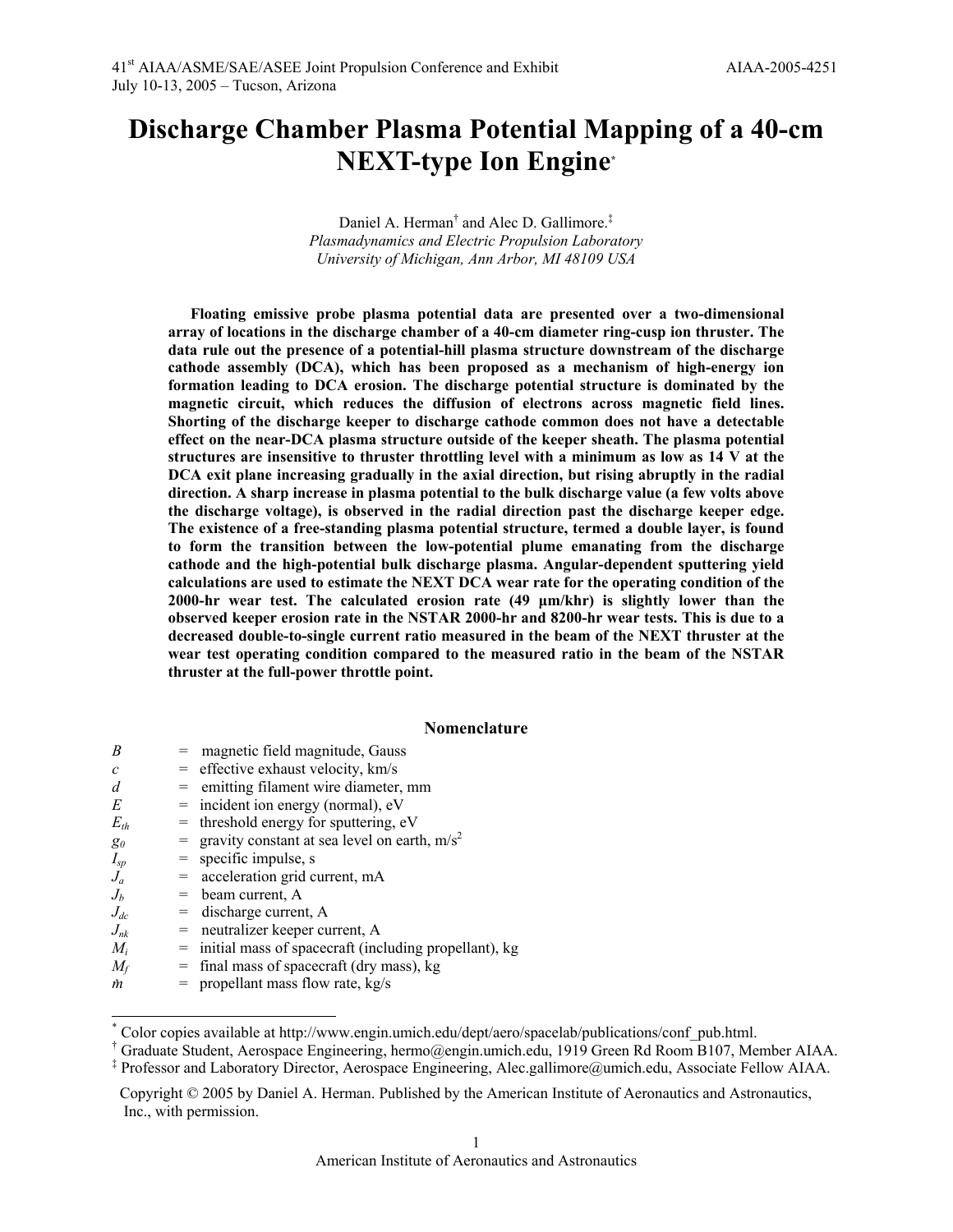| $P_b$       |     | $=$ base pressure (air), Torr                                 |
|-------------|-----|---------------------------------------------------------------|
| $P_c$       |     | $=$ corrected pressure (xenon), Torr                          |
| $P_i$       | $=$ | indicated pressure (xenon), Torr                              |
| T           | $=$ | thrust, N                                                     |
| $T_{eV}$    |     | $=$ electron temperature, eV                                  |
| $T_w$       |     | $=$ filament wall temperature, eV                             |
| $V_a$       |     | $=$ acceleration grid voltage, V                              |
| $V_{ck-cc}$ |     | $=$ keeper to cathode common voltage, V                       |
| $V_{dc}$    |     | $=$ discharge voltage, V                                      |
| $V_{\rm g}$ |     | $=$ coupling voltage, V                                       |
| $V_{nk}$    |     | $=$ neutralizer keeper voltage, V                             |
| $V_{s}$     |     | $=$ screen grid voltage, V                                    |
| Y           |     | = sputtering yield, atoms/ion                                 |
| $\Delta v$  |     | = velocity increment, km/s                                    |
| $\Theta$    |     | = angle of incident ion referenced to surface normal, degrees |
| $\phi$      |     | $=$ local plasma potential, V                                 |

## **I. Introduction**

THE motivation for high exhaust velocity propulsion technology investment is illustrated by the Rocket Equation or Tsiolkovsky's Equation. Named after famous mathematics teacher Konstantin Tsiolkovsky, who in 1903 first or Tsiolkovsky's Equation. Named after famous mathematics teacher Konstantin Tsiolkovsky, who in 1903 first published its derivation, the Rocket Equation identifies exhaust velocity as the important performance parameter in rocket propulsion.<sup>1</sup> The Rocket Equation illustrates that the fraction of the original vehicle mass that can be accelerated through a given velocity increment, ∆v, is a negative exponential in the ratio of that velocity increment to the effective exhaust velocity, c.

$$
\frac{M_f}{M_i} = e^{-\frac{\Delta v}{c}} = e^{-\frac{\Delta v}{I_{sp}g_0}}
$$
\n(1)

As illustrated in Eq. 1, the effective exhaust velocity is related to the performance parameter specific impulse, Isp, which is defined as the total impulse per unit weight of propellant, given by Eq. 2.

$$
I_{sp} \equiv \frac{T}{mg_0} = \frac{c}{g_0} \tag{2}
$$

Tsiolkovsky's Equation, Eq. 1, establishes the need for an effective exhaust velocity that is comparable with the mission ∆v if a significant fraction of the original mass is to be brought to the final velocity. Deep space missions are prime examples of high-∆v missions that benefit from high exhaust velocity, but this can also be true for northsouth station-keeping (NSSK) requirements in which long satellite lifetimes may require substantial ∆v's to overcome the solar radiation pressure drag and gravity gradients to maintain their orbit. It is clear that there are many missions that can benefit from high exhaust velocity, or equivalently high specific impulse, technologies.

Ion thrusters are high-efficiency, high specific impulse  $(I_{\rm SD})$  propulsion systems that are being proposed as the primary propulsion source for a variety of missions. Ion thruster technology has enabled new missions that had not been feasible using liquid propellant rocket technology. The NASA Solar Electric Propulsion Technology Applications Readiness (NSTAR) 30-cm ion thruster was the first ion engine to be used for primary spacecraft propulsion in the Deep Space One (DS1) mission, validating ion thruster technology maturity for space flight. With a design lifetime of 8,000 hours, the NSTAR ion thruster accumulated 16,265 hours of operation in space and the flight spare accumulated 30,352 hours of continuous operation in ground-based testing.<sup>2,3</sup>

A key component of the NSTAR program is ground-based testing of engineering model thrusters (EM's or EMT's) for extended periods of time. The first wear test of an engineering model 30-cm NSTAR thruster was the full-power (2.3-kW) 2000-hour wear test conducted at the NASA Glenn Research Center (GRC). The 2000-hour test, which did not employ a discharge cathode keeper, revealed extensive erosion of the two discharge cathodes used during the test.<sup>4</sup> Subsequent 1000-hour wear test and 8200-long duration test (LDT) employed a sacrificial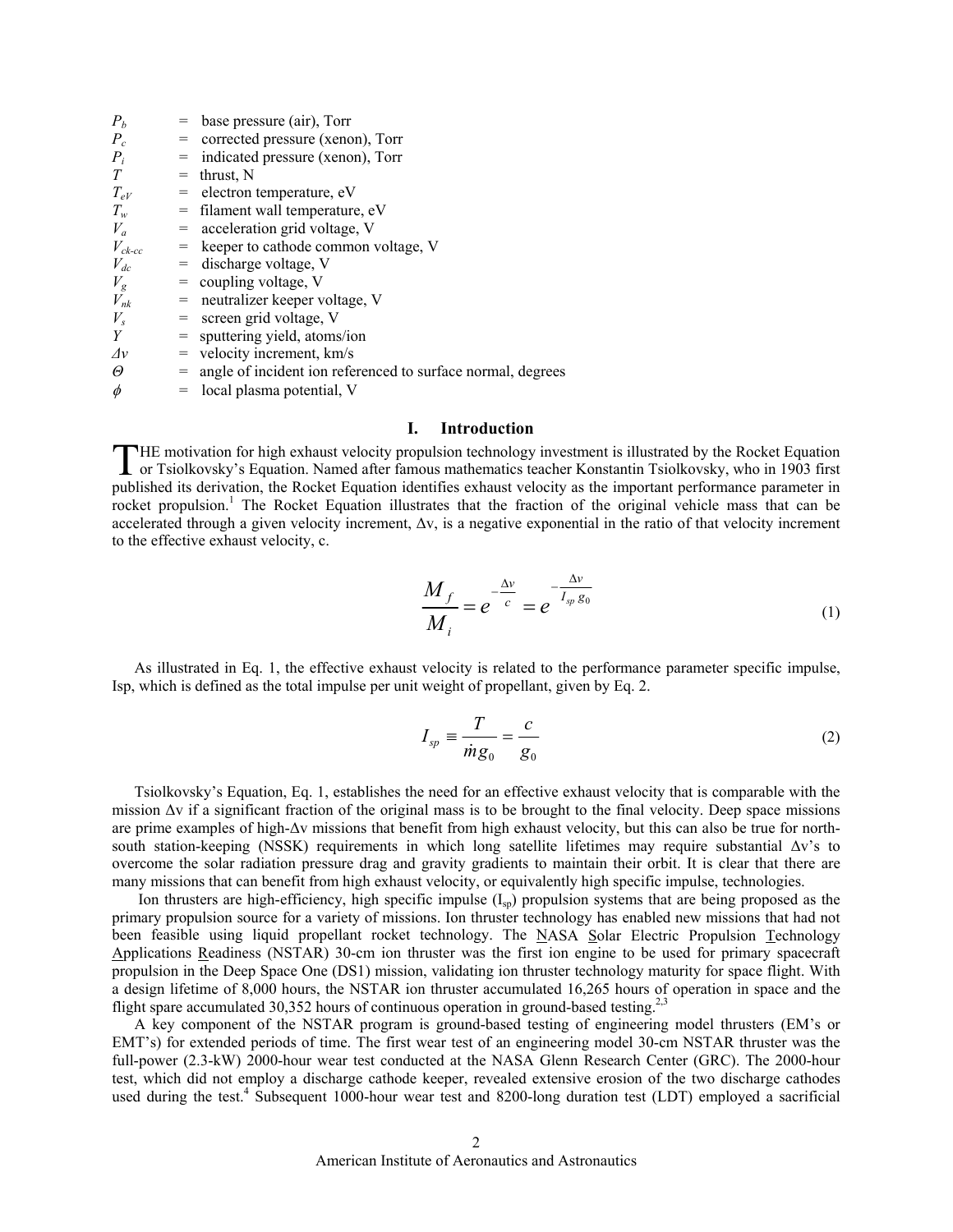keeper electrode demonstrating reduced discharge cathode erosion at an acceptable level  $({\sim}60 \mu m/khr)$ .<sup>5-7</sup> An Extended Life Test (ELT) of the NSTAR DS1 flight spare thruster, conducted at the Jet Propulsion Laboratory (JPL), revealed extensive keeper erosion that has yet to be fully explained. There is a lack of understanding of the discharge cathode assembly (DCA) erosion phenomena in ring-cusp ion thrusters. Engineering solutions, such as thicker keeper electrodes and more exotic keeper materials, may not be sufficient to achieve desired ion thruster lifetimes for future missions requiring several tens of thousands of hours.<sup>8,9</sup> A detailed understanding of the discharge plasma environment in ion thrusters will lead to better discharge designs and DCA erosion mitigation methods.

The successful demonstration of the NSTAR ion engine provides an off-the-shelf 2.3-kW ion engine suitable for discover class NASA missions. Several missions under consideration for the exploration of the Solar System have identified higher-power, higher-throughput 5/10-kW ion propulsion systems as a requirement for feasible missions.<sup>10</sup> For larger flagship-type missions, specifically robotic exploration of the outer planets using 25-kW-class solar-powered electric propulsion, NASA GRC has led a team to develop the next generation ion thruster. The 40 cm xenon ion engine, termed NASA's Evolutionary Xenon Ion Thruster (NEXT) was selected in 2002 for technology development as part of the Next Generation Electric Propulsion Project (NGEP).<sup>11,12</sup>

Several investigations have been underway to diagnose discharge cathode erosion in the 30-cm NSTAR ion thruster involving Laser-Induced Fluorescence (LIF) measurements, measurement of energetic ions near the DCA, and (concurrent with this investigation) electrostatic probing of the discharge chamber and discharge cathode.<sup>13-20</sup> High-resolution discharge plasma characterization of the near-DCA region of a 30-cm NSTAR thruster has been accomplished utilizing a high-speed probe positioning system.<sup>21-24</sup> Mapping the internal plasma structure of the 30-<br>accomplished utilizing a high-speed probe positioning system.<sup>21-24</sup> Mapping the internal plasma structu cm ion engine downstream of the DCA permitted the elimination of the potential hill theory as an explanation of the DCA erosion and illustrated a free-standing double layer plasma potential structure. The double layer is aligned with the axial magnetic field near the DCA and forms the transition between the low potential discharge cathode plume and the high potential bulk discharge plasma.

In an attempt to diagnose DCA erosion issues, an investigation of the discharge plasma structure of a 40-cm NEXT ion thruster has been initiated. To the author's knowledge this is the only internal investigation on a NEXT ion thruster to date. The purpose of this experiment is to obtain high spatial resolution plasma potential measurements in the discharge chamber of the 40-cm NEXT ion engine, focusing on the near-DCA region. A secondary probe, located closer to the ion optics, offers additional valuable discharge chamber data. Determination of the discharge plasma environment permits evaluation of the DCA erosion mechanisms and estimation of the NEXT DCA erosion rate.

#### **II. 40-cm NEXT Ion Thruster**

The NEXT ion engine follows the "derated" approach of the NSTAR program to preserve the NSTAR design heritage. This design approach maintains low beam current densities, low component operating temperatures (most importantly the permanent magnets), and reduces operating voltages that can accelerate wear mechanisms. To maintain low beam current densities while increasing throughput, an engine twice the beam area of the NSTAR thruster was designed. Increasing the engine beam diameter from 28-cm (NSTAR) to 40-cm (NEXT) doubles the beam extraction area. The higher beam area provides higher-power capability while maintaining comparable current densities, temperatures, and operating voltages. An input power of 4.7 kW on the NEXT engine operates at the same voltages and beam current density as 2.3-kW on the NSTAR engine. The NEXT engine **Figure 1. NEXT 40-cm engineering**  can therefore be expected to yield the same operating lifetime while **model ion thruster, courtesy of NASA.**



#### **A. NEXT Engine Design**

producing twice the thrust.

The major components of the NEXT engine are designed based upon the NSTAR thruster. These include a nonferrous spun-form discharge chamber, comparable discharge and neutralizer hollow cathode designs, similar electrical isolation techniques, analogous flake retention mesh, and dished two-grid ion-optics system. Improvements beyond NSTAR include: improved beam flatness via magnetic field design, a compact propellant isolator, increased beam voltage (up to 1800 V), and advanced ion optics design. The discharge and neutralizer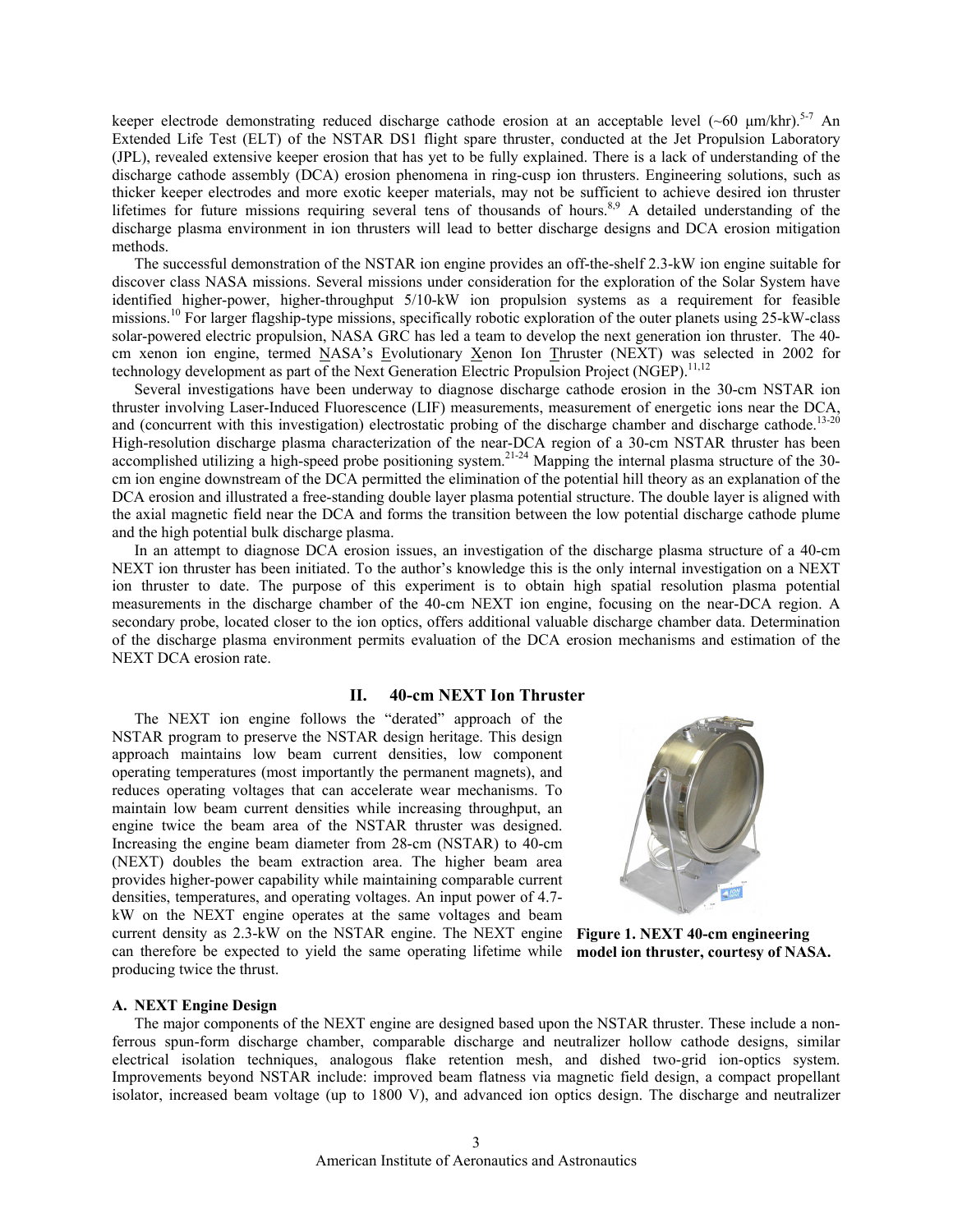cathodes have increased dimensions to accommodate the elevated current required along with some minor modifications. Performance testing of two engineering model thrusters and a laboratory model thruster exhibit peak specific impulse and thrust efficiency ranges of  $4060 - 4090$  seconds and  $0.68 - 0.69$ , respectively, at the 6.1 kW power point.25 A 2000 hour wear test has been conducted on Engineering Model 1 (EM1) at a thruster input power of 6.9 kW demonstrating specific impulse, thrust efficiency, and calculated thrust of 4110 s, 0.694, and 237 mN respectively.<sup>26</sup> A long-duration test of an EM thruster at NASA GRC has begun at the time of this publication and is expected to exceed 8000 hours of operation. At this date, the construction of a prototype model thruster is ongoing.<sup>27</sup>

# **B. Laboratory Model 4 (LM4) 40-cm NEXT Ion Thruster**

The fourth-built, 40-cm laboratory model NEXT ion engine, referred to as LM4, was designed, fabricated, and assembled at NASA GRC. The engine design was modified with the intention of conducting electrostatic probe measurements and future Laser-Induced Fluorescence (LIF) measurements, inside the discharge chamber for normal engine operation *with beam extraction*. The LM4 variant is functionally equivalent to the NASA NEXT EM design with several incorporated features to facilitate discharge plasma interrogation and LIF characterization. The principal modifications between the LM4 and the EM thrusters include:



**Figure 2. Laboratory model 4 (LM4) 40-cm NEXT ion thruster.**

- Fabrication of a purely cylindrical plasma shield to facilitate access
- to the discharge chamber and reduce the complexity of the discharge plasma containment design.
- Anode fabrication from welded stainless steel sheet opposed to the NEXT EM thruster spun stainless steel anode.
- Incorporation of mechanical cathodes (employing machined Macor to isolate the cathode common, cathode heater, and cathode keeper) for the LM4 as opposed to the brazed cathode assemblies of the NEXT EM thrusters.
- Incorporation of a machined stainless steel optics mounting ring assembly instead of the ion optics stiffener ring mounting assembly of the EM's.
- Iso-mica optics spacer and macor tabs used to hold the grids in place and set the grid gap.
- Modification of the high-voltage propellant isolator design.
- Modification of the neutralizer mounting (at 45 degrees).

These design changes have a negligible effect on the operation of LM4 when compared to the 40-cm Engineering Model thrusters (EM's), as verified by magnetic field mappings and engine performance testing.<sup>28</sup>

## **C. LM4 Engine Modifications**

Following confirmation of comparable performance to the EM's from characterization testing, the LM4 anode is modified for electrostatic probe access to the discharge chamber via slots in the side of the anode, shown in Figure 3. Slots are cut into the anode side and top for probe access and alignment of the probe to the discharge cathode assembly, respectively. Flanges are mounted to the slots permitting axial motion perpendicular to the flange opening and allowing easy transition between probe interrogation hardware and future LIF windows. The LM4 modifications and added hardware components are illustrated in Figure 3.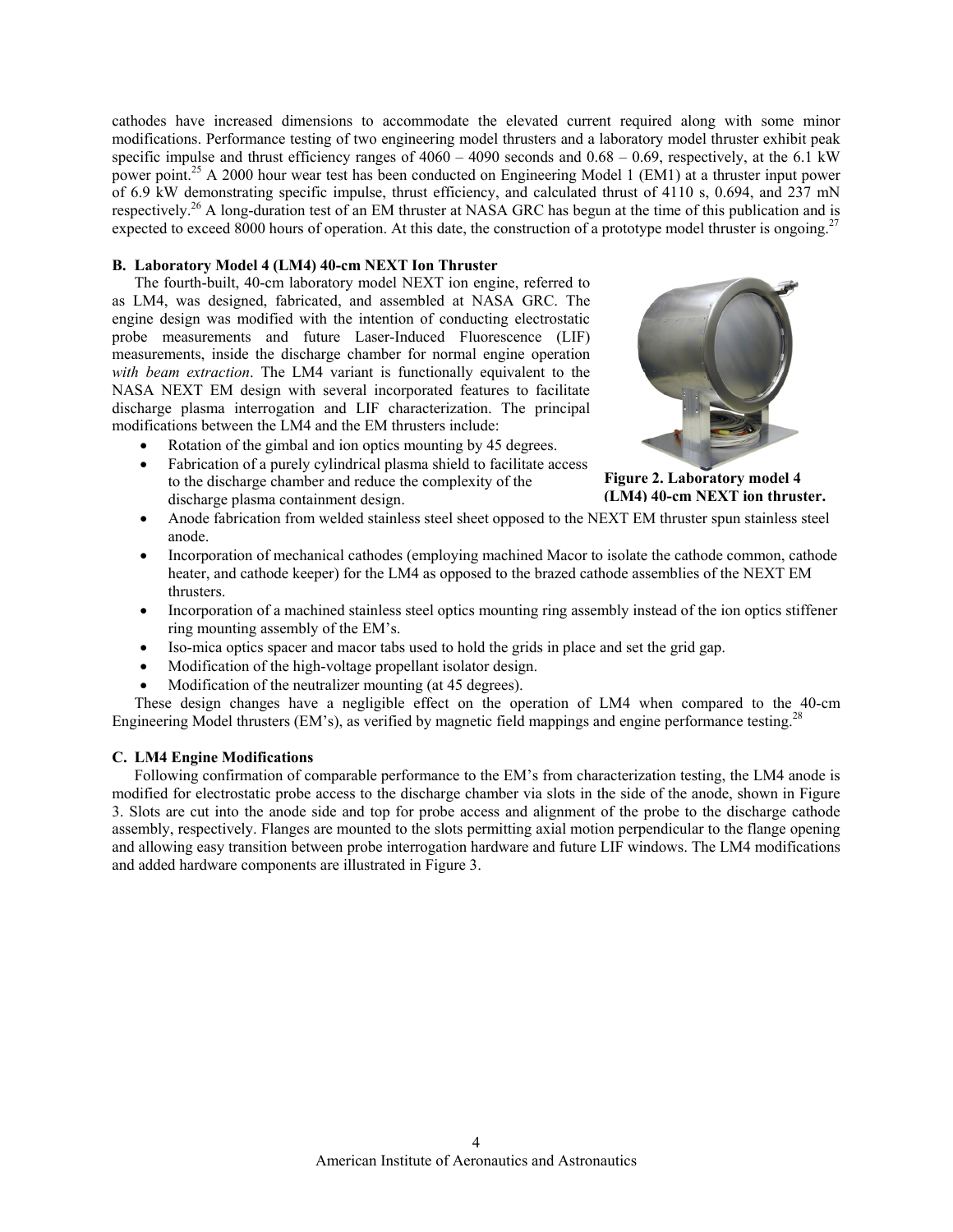

**Figure 3. LM4 discharge interrogation modifications. Schematic of the slots and mounting flanges on anode (left). The discharge plasma containment hardware is illustrated on the right.** 

#### **III. Experimental Apparatus**

#### **A. Vacuum Testing Facility**

The LM4 discharge chamber investigations are conducted in the Plasmadynamics and Electric Propulsion Laboratory (PEPL) cylindrical 6-m-diameter by 9-m-long stainless steel-clad Large Vacuum Test Facility (LVTF). With seven cryopumps activated, surrounded by liquid nitrogen cooled baffles, the LVTF maximum pumping speed is 240,000 l/s on xenon (500,000 l/s on air). Pressure measurements, from a Varian model UHV-24 nude ion gauge with a Varian UHV senTorr vacuum gauge controller mounted on the LVTF wall, are corrected for xenon using the known base pressure on air, the indicated gauge pressure, and a correction factor of 2.87 for xenon according to.<sup>2</sup>

$$
P_c = \frac{P_i - P_b}{2.87} + P_b.
$$
 (3)

The LVTF is operated with either four or seven cryopumps depending upon ion thruster operating condition. With four cryopumps, the facility pumping speed is 140,000 l/s on xenon with a base pressure typically  $4x10^{-7}$  Torr. The LVTF can maintain a pressure in the low  $10^{-6}$  Torr range during operation of the LM4 at low-to-mid power with the four cryopumps activated. To reduce the ingested flow into the discharge chamber, the LM4 testing is conducted with four cryopumps for low-to-mid power and with seven cryopumps for higher power. With seven cryopumps activated, the LVTF base pressure is  $2x10^{-7}$  Torr. At the LM4 highest power condition permissible, the corrected background pressure is  $2.8x10^{-6}$  Torr for a total xenon flow rate of 5 mg/s.

## **B. High-speed Probe Positioning System (HARP)**

A linear motor assembly provides accurate direct linear motion of the probe with minimal discharge cathode plume residence times. The HARP system, shown in Figure 4, is a three-phase Trilogy 210 brushless dc servo motor consisting of a linear "U"-shaped magnet track and a "T"-shaped coil moving on a set of linear tracks. The linear encoder provides positioning resolution to 5  $\mu$ m.<sup>30</sup> A Pacific Scientific SC950 digital, brushless servo drive controls the motor. The HARP is a linear table with a 559 mm stroke length. The HARP is capable of moving small probes at speeds above 250 cm/s with acceleration rates above 7 g's. The entire HARP table is enclosed in a stainless steel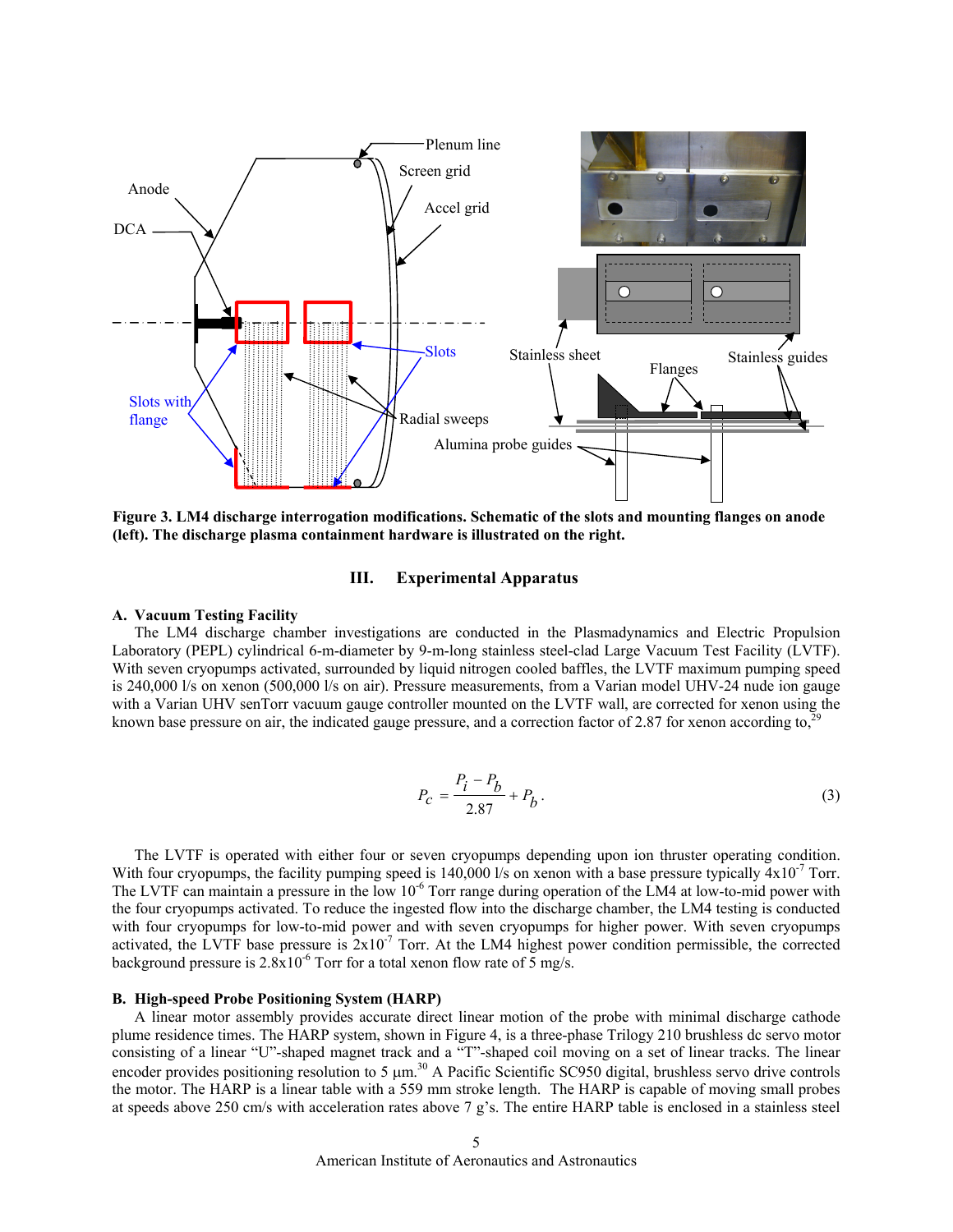shroud with a graphite outer skin. Residence times of the probe inside the discharge cathode plume are kept under 100 msec to minimize probe heating and discharge plasma perturbation. The HARP system was initially designed for internal discharge channel electrostatic probe measurements on Hall thrusters.<sup>14,30-34</sup> The HARP system is minimally modified for 30-cm NSTAR discharge chamber characterization and the near DCA 40-cm NEXT discharge plasma characterization.<sup>21-24</sup> The primary modifications include the probe mounting on-axis with the HARP and optimization of the control variables to achieve the desired sweep for trajectory given the HARP velocity and acceleration requirements.



**Figure 4. High-speed Axial Reciprocating Probe (HARP) positioning system.** 

## **C. Axial Movement of Probe**

A single-axis Aerotech ATS62150 linear ball screw translation table provides axial movement of the thruster relative to the probe. The Aerotech table has a travel length of 1.5 m with an accuracy of  $\pm$ 2.5 µm. A Renco RCM21 encoder provides precision measurement of the position of the thruster with a resolution of  $5 \mu m$  and a frequency response of 200 kHz. The orientation of hardware and probes is illustrated in Figure 5. Two staggered electrostatic probes are inserted into the LM4 discharge plasma in the radial direction. The upstream probe characterizes the near-DCA region, while the downstream probe characterizes the near-optics region. The near-DCA mapping begins  $\sim$ 1.5 mm downstream of the discharge keeper face with an axial resolution of 1 mm. Each probe is activated individually, with the dormant probe floating. When actuated, the probe extends to the thruster centerline then returns to the starting location recessed inside the translating alumina tube. When not in use, the probes are recessed in the guiding alumina tube protecting the probes and reducing probe perturbations on the LM4 thruster operation.



**Figure 5. LM4 and HARP orientation with the translating table permitting axial movement.**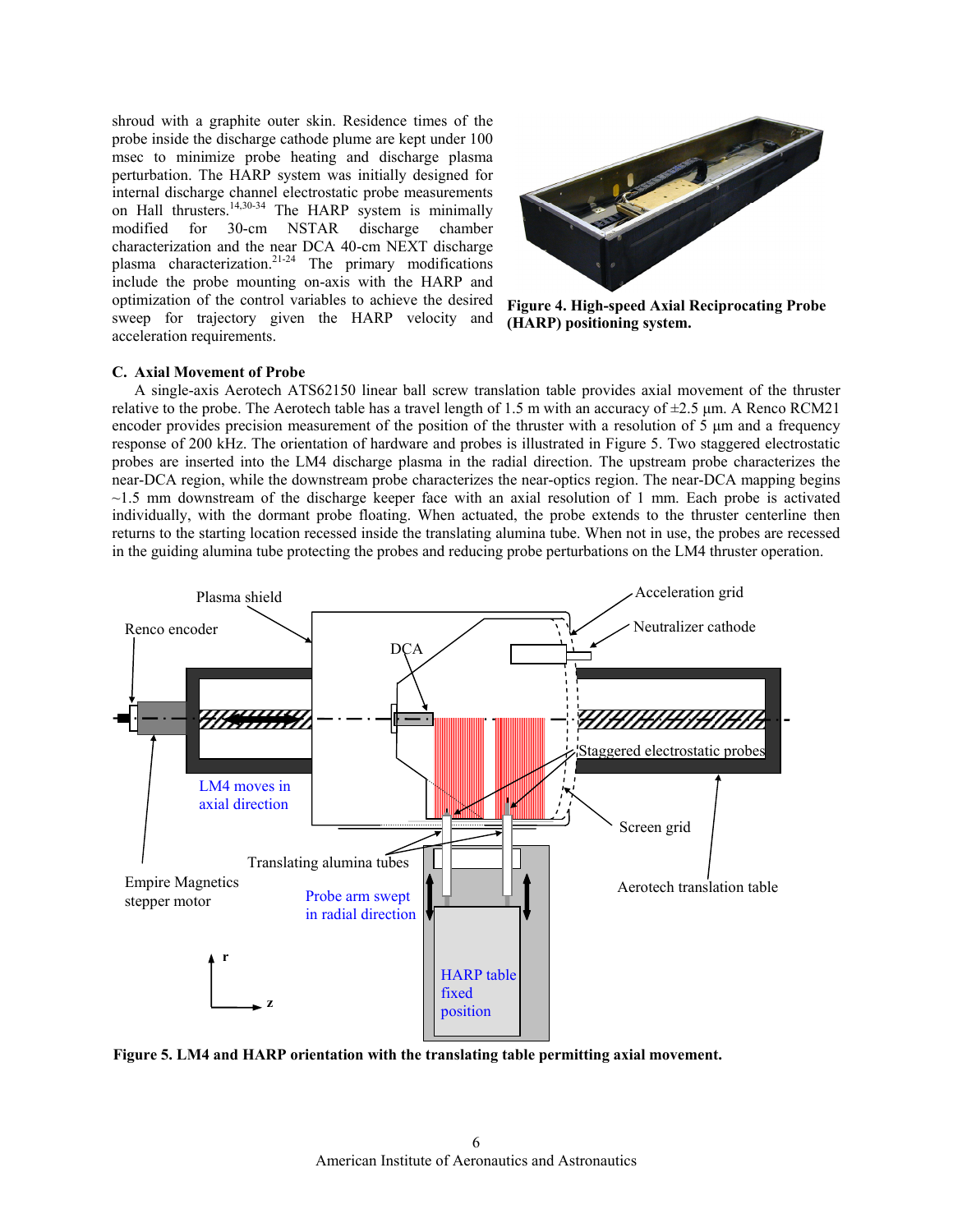#### **IV. Floating Emissive Probe Diagnostic**

Electron emission from "hot" electrostatic probes provides a method to directly measure the local plasma potential. This measurement resolves many problems encountered with interpretation of the "knee" in the I-V characteristic used to estimate the plasma potential for single Langmuir probes. Langmuir probe I-V characteristics are complicated by probe geometry, magnetic field effects, the presence of flowing plasma, and ionization near the probe.<sup>35</sup> Emitting probes offer an alternative technique to determine the plasma potential that is insensitive to plasma flow, plasma density, and electron temperature. Furthermore, emissive probes provide a means to accurately measure the local plasma potential in fluctuating plasma environments.

#### **A. Theory of Operation**

The floating emissive probe operates under a simple principle yielding direct measurement of the local plasma potential without the need for a bias voltage sweep or extensive data analysis. The theory of the floating emissive probe is well established.35-39 Current is applied through a filament that is inserted into the plasma at the point of interest. As the filament heats up, electrons are thermionically emitted from the filament. In theory, when heated sufficiently (to the saturation current), the emitted electrons neutralize the sheath around the probe tip allowing the probe (and probe circuitry) to float at the local plasma potential. In reality,



**Figure 6. Schematic of the potential distribution in a double sheath surrounding an emitting probe** 

for the floating probe in strong emission, the space-charge limit creates a double sheath because of the excess of slow electrons emitted near the probe surface, illustrated in Figure 6. The double sheath reflects the thermionically emitted electrons back to the probe surface and some of the Maxwellian plasma electrons back to the plasma. The high-energy Maxwellian tail electrons from the plasma are still able to reach the probe. The disparity in energies of the Maxwellian and thermionically emitted electron populations dictates that the maximum emitted current cannot be sufficient to compensate for the collected current because the plasma electrons have much higher velocities. This leads to an emissive probe floating potential that is less than the true local plasma potential.

The structure surrounding the emissive probe can be broken into pre-sheath and collector sheath regions. The pre-sheath spatial dimension is on the order of the mean free path in the plasma, while the collector sheath is on the order of the Debye length. The magnitude of the potential barrier to the emitted electrons is on the order of  $T_w/e$ , where  $T_w$  is the filament temperature. The potential barrier preventing plasma electrons from reaching the probe is on the order of  $T_e/e$ . As a result, the emissive probe will float at a potential  $(T_e - T_w)/e$  less than the true plasma potential. Since  $T_e \gg T_w$  this is approximated as  $T_e/e$ . The presence of positive ions helps to cancel the space charge reducing the difference between floating probe potential and plasma potential to a fraction of Te.

#### **B. Emissive Probe Filament**

The emitting portion of the probe, shown in Figure 7, consists of 0.13 mm diameter tungsten wire bent to form a closed loop roughly 1.2 mm in diameter. The "double tier" design of the emissive probe tip reduces the amount of blockage mass that is inserted into the discharge cathode plume. The probe is oriented such that the plane of the loop of the probe filament is perpendicular to the thruster axial direction. This allows the maximum axial resolution and bodes well with the axisymmetric nature of the discharge chamber and discharge cathode plume. Several probe tips are used during this investigation, due filament failure when operated in strong emission at the high HARP accelerations (up to 7 g's), each requiring a slightly different saturation heater current. For the strong emission necessary to neutralize the probe sheath, the tungsten filament is heated by the dc supply current passing through the filament until it is close to the tungsten melting temperature (3695 K). This limits the lifetime of the probe in the harsh discharge cathode plume environment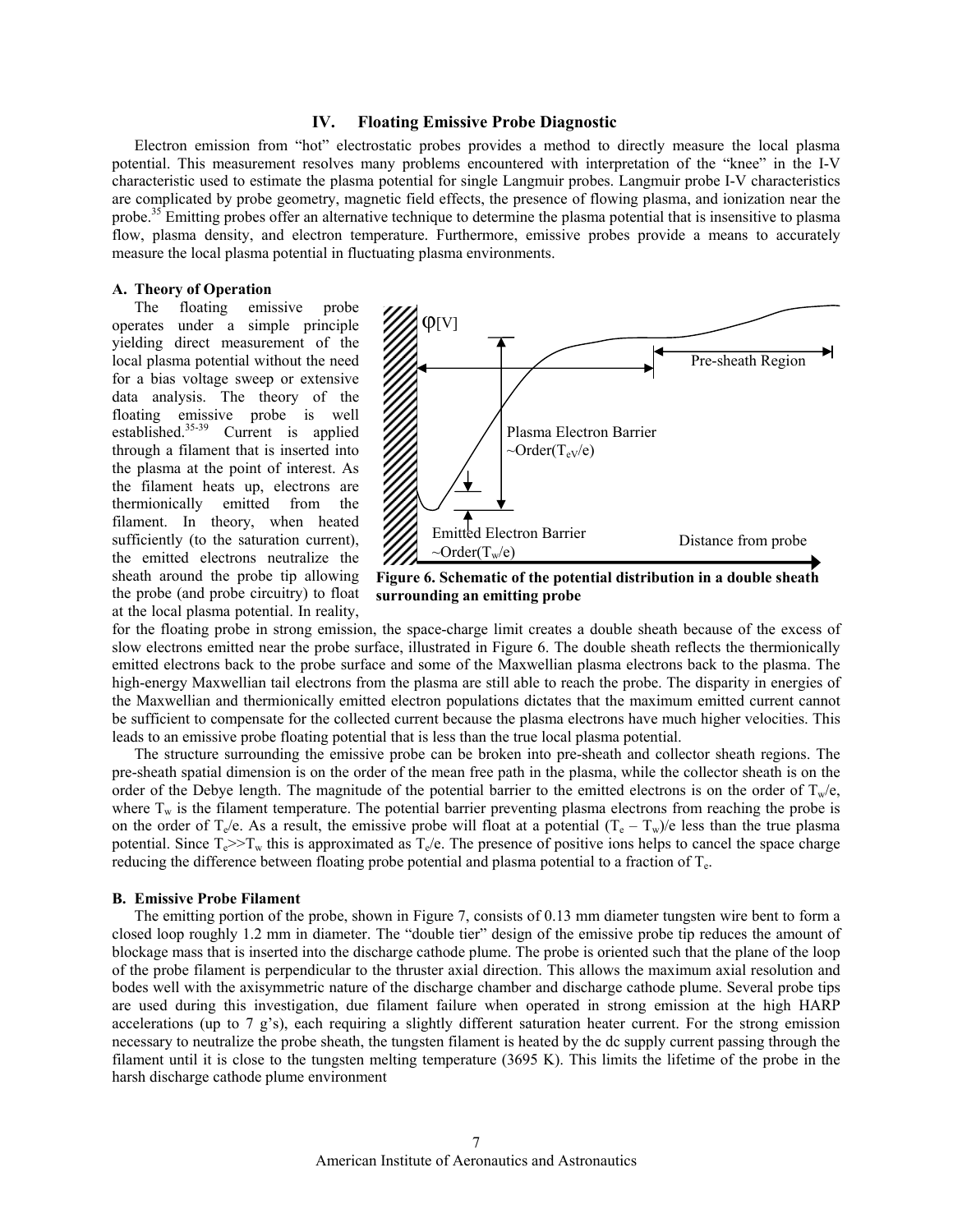

**Figure 7. Floating emissive probe tip design illustrating the components and physical dimensions.** 

## **C. Emissive Probe Circuit and Analysis**

The emissive probe circuit, illustrated in Figure 8, consists of the emissive probe, a dc power supply to heat the filament, an isolation transformer to isolate the power supply from ground, and two AD210 isolation amplifiers to record both the emitting probe potential and the voltage drop across the filament. The probe is swept in the radial direction at discrete axial locations. For each sweep, the probe position, probe floating potential (plasma potential), and filament voltage drop are recorded.

All of the plasma potential measurements are made with respect to the discharge cathode common and not the facility ground. Both the "high" and "low" side floating potentials, of the power supply, are recorded indicating the uncertainty of the measurement. The probe floating potential will always be a fraction of the electron temperature less than the true local plasma potential. For ion thrusters, the electron temperatures are fairly constant ranging from  $2 - 5$ eV in the bulk discharge.<sup>22,24,40</sup>

The LM4 ion engine is throttled to the desired operating condition and allowed sufficient time  $(\sim \frac{1}{2}$  hour) to reach steady operation . In order for the probe floating potential to approach the true plasma potential, adequate heater current must be applied to the filament to neutralize the probe sheath. The correct heater current is determined by taking several preliminary sweeps at the zero axial position and observing



**Figure 8. Floating emissive probe circuit and electrical diagram.** 

when the probe potential traces saturate inside the discharge cathode plume. Once a sufficient heater current is determined, the emissive probe current is held at this value over the entire data collection domain. Problems setting the heater current occur for high-power thruster operation. If the heater current is set for the bulk plasma region,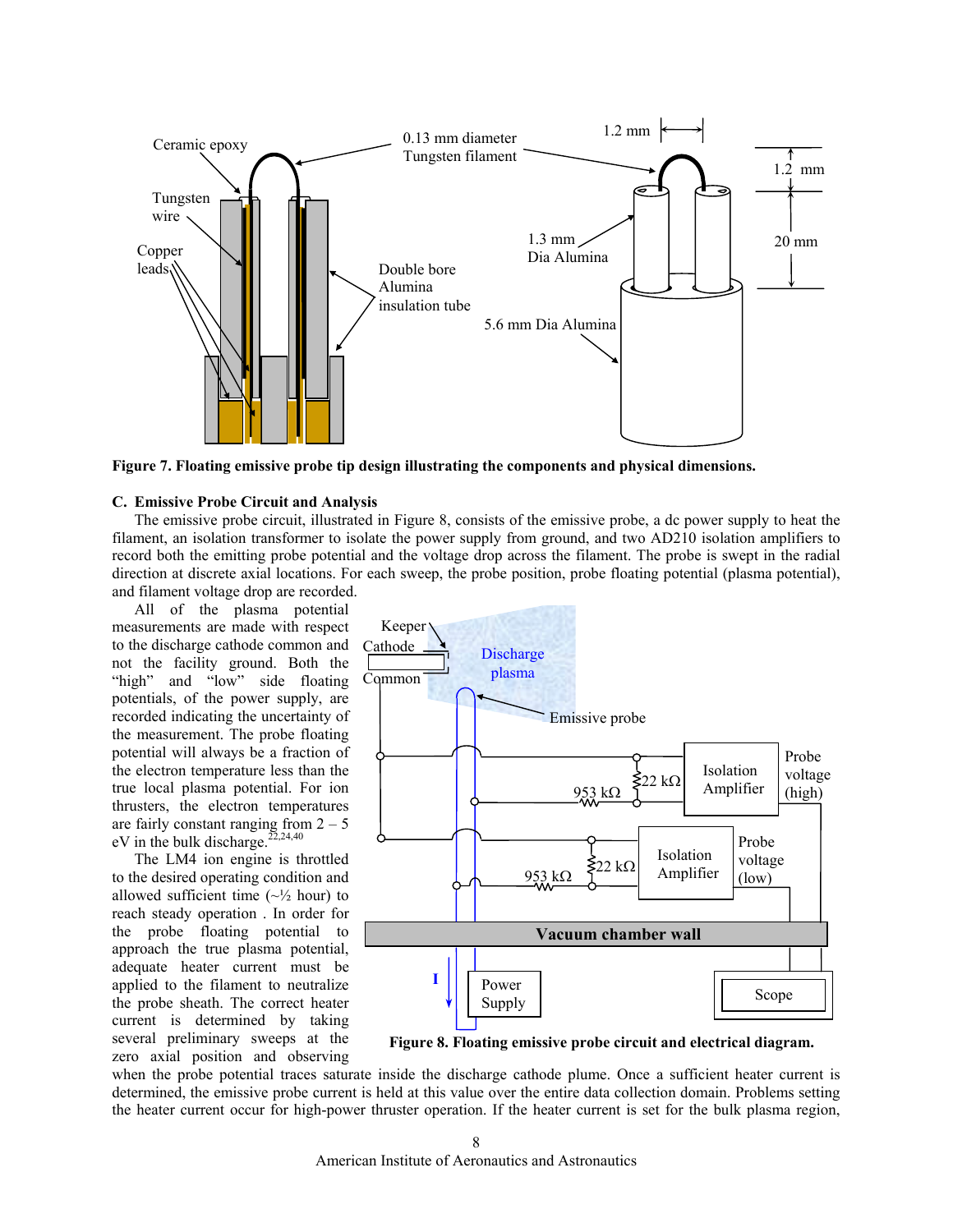excessive filament heating occurs in the DCA plume resulting in rapid filament failure. Conversely, if the heater current is set for the discharge cathode plume, the probe will have insufficient heater current in the bulk discharge region. Accurate measurement of the near-DCA plasma is the primary area of interest and therefore the heater current will be set to accurately measure this region. The bulk discharge measurements at high-power thruster operation are reported, but are lower than the true plasma potential in these locations. A more accurate mapping of the bulk discharge plasma and near-cusp anode regions could be performed separately, however, were beyond the scope of this investigation.

## **D. Magnetic Field Effects**

The presence of large magnetic fields and large density gradients can increase the problems associated with space-charge limited emission. In magnetized plasmas, the emitted electrons follow the magnetic field rather than expanding away from the probe in all directions, increasing the disparity between the potential of the emitting probe and the actual local plasma potential. Additional space-charge effects due to the magnetic field can be avoided by sizing the probe such that the filament diameter, that is the diameter of the tungsten wire and not the loop diameter, is much less than the electron gyroradius. This condition has been shown by Hershkowitz to be equivalent to the following equation:35

$$
B \ll \frac{4.8\sqrt{T_{eV}}}{\left(\frac{d}{10}\right)}\tag{4}
$$

In Eq. 4,  $T_{eV}$  is in eV, d is the emitting filament diameter in mm, and B is the magnetic field in Gauss. For a filament diameter of 0.13 mm and electron temperatures inside the discharge chambers ranging from  $2 - 7$  eV, over all operating conditions investigate, the Hershkowitz equation yields the restriction that  $B \ll 650$  G. The maximum magnetic field magnitude over the range of spatial locations investigated in the discharge chamber of the LM4 engine is on the order of a few hundred Gauss occurring near the magnetic cusp regions at the anode. Near the DCA, the primary region of interest, the magnetic field strength is on the order of several tens of Gauss at the exit plane of the discharge cathode and decreases with increasing axial and radial distances from the centerline DCA exit plane. Even for the worst case, close to the magnetic cusps, the Hershkowitz criterion is maintained.

#### **E. Error Analysis**

There are several sources of error in the floating emissive probe diagnostic technique. Noise is reduced as much as possible by using high-voltage SHV coaxial cables for the entire circuit, both inside and outside of the vacuum chamber. Isolated feedthroughs permit a common grounding point for all circuit components, eliminating noise pick-up through ground loops. The non-ideal floating power supply introduces the possibility of leakage current to ground when the probe and dc supply float at high-potential. The result of appreciable leakage current is the probe floating at a value less than the true plasma potential. To determine the effect of the leakage current, the measured plasma potential near the anode is compared to the true anode potential. Examination of the plasma potential contours for low-to-mid power thruster operation illustrate that near the anode the measured plasma potential is equal to or a few volts above anode potential. This indicates that there is no appreciable leakage current. The perturbation of the discharge current by the probe insertion is recorded throughout the test. As expected the maximum perturbation occurrs at the closest axial position on centerline. The temporary perturbation spike in discharge current is at most 10% of the nominal value. Typical perturbations were  $5 - 10\%$  of the nominal discharge current. Outside of the discharge cathode plume region, no perturbation is detectable.

Plasma potential measurement, with heater current through the filament, leads to a voltage drop across the filament. This voltage drop adds to the uncertainty in the measured value. The voltage drop is recorded during testing and is approximately 3 V, leading to an uncertainty of  $\pm$  1.5 volts from the averaged floating potential. The effects of the leakage current and voltage drop contribute to an overall shift in absolute magnitude of plasma potential measurement, however, the relative potential measurements unaffected. Due to space-charge effects, the electron current from the highly emissive probe is limited, and the true plasma potential will be underpredicted. Thus the emissive probe measurement gives rise to an error on the order of a fraction of  $T_e/e^{36,41,42}$  Given the electron temperatures measured with the Langmuir probes, the floating potentials can be corrected. The electron temperatures vary from roughly  $2 - 5$  eV in the near DCA domain.<sup>40</sup>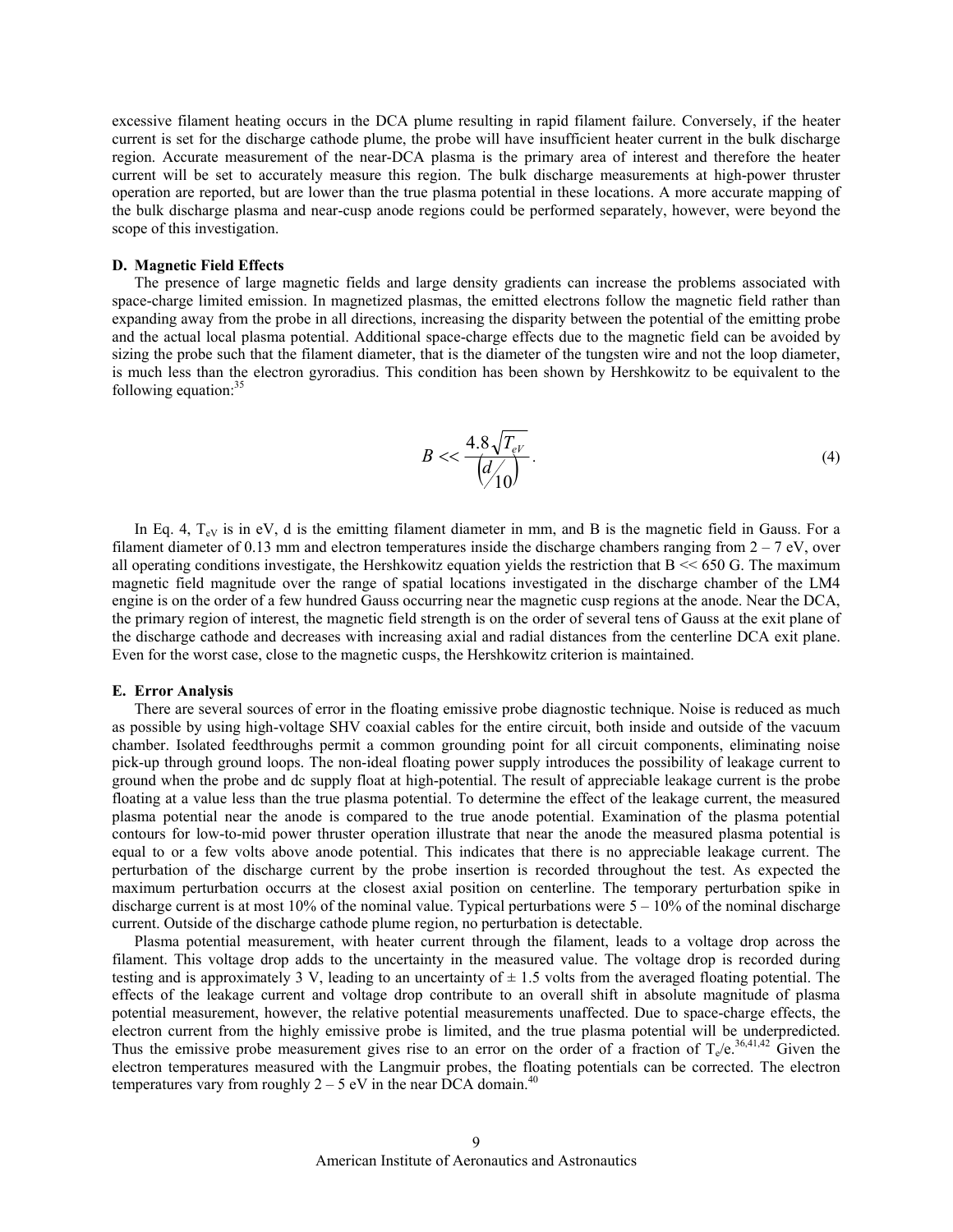Combining the emissive probe voltage drop and space-charge effect errors the apparent plasma potential from the emissive probe diagnostic setup is accurate to  $+2/-3$  V of the high supply side floating potential.

### **F. LM4 Operating Conditions Investigated**

The LM4 thruster emissive probe investigation is performed over a variety of thruster operating conditions listed in Table 1. The engine operation is limited for high-power operation by the beam and discharge power supplies. The investigation covers a range of conditions from low-to-mid power. In addition to the nominal operation with beam extraction, the thruster is operated with discharge only (no beam extraction) and with the discharge keeper shorted to discharge cathode common. The thruster operating condition naming conventions are: floating emissive probe (FEP) nominal Thruster Operating Conditions (TOC Levels), Discharge only Level (DL), and reference NEXT selfassigned Throttling Levels (TH Levels).

|           |                 |                          |      |                |       |             |                  |            |      | Main        | D.C.  | <b>Neut</b> | Vck-                     |                 |           |
|-----------|-----------------|--------------------------|------|----------------|-------|-------------|------------------|------------|------|-------------|-------|-------------|--------------------------|-----------------|-----------|
|           | <b>TH</b>       | Vs                       | Jb   | Va             | Ja    | Vdc         | Jdc              | <b>Vnk</b> | Jnk  | <b>Flow</b> | Flow  | Flow        | cc                       | Vq              | Pressure  |
|           | Level           | [v]                      | [A]  | ΓV1            | [mA]  | ΓVΙ         | $[\overline{A}]$ | IV1        | [A]  | [sccm]      | [sccm | [sccm]      | IV1                      | IV1             | [Torr]    |
|           | <b>TH 34</b>    | 1567                     | 3.10 | $-210.0$       | 10.50 | ٠           | 17.68            |            | 3.00 | 43.47       | 4.54  | 4.01        |                          |                 |           |
|           | FEP TOC 34a     | 1501                     | 3.10 | $-210.1$       | 14.19 | 23.71       | 17.54            | 12.85      | 3.00 | 43.5        | 4.54  | 3.99        | 4.63                     | $-12.31$        | 2.9E-06   |
| seconds   | FEP TOC 34b'    | 1450                     | 3.00 | $-210.1$       | 18.04 | 23.30       | 17.27            | 12.20      | 3.00 | 40.5        | 4.41  | 4.36        | $\overline{4.54}$        | $-11.76$        | 4.5E-06   |
|           | FEP TOC 34'     |                          |      |                |       |             |                  |            |      |             |       |             |                          |                 |           |
|           | CK-CC shorted   | 1455                     | 3.00 | $-210.1$       |       | 18.05 23.22 | 17.23            | 12.32      | 3.00 | 40.5        | 4.41  | 4.36        | $\blacksquare$           | $-11.85$        | 4.5E-06   |
| $-3800$   | <b>TH 20</b>    | 1567                     | 2.00 | $-210.0$       | 6.80  |             | 14.12            |            | 3.00 | 25.79       | 3.87  | 2.50        |                          |                 |           |
|           | FEP TOC 20a     | 1449                     | 2.00 | $-210.1$       | 8.70  | 24.30       | 13.75            | 12.89      | 3.00 | 25.0        | 3.87  | 2.46        | 2.06                     | $-11.47$        | $3.2E-06$ |
|           | FEP TOC 20b'    | 1466                     | 2.00 | $-210.2$       | 8.37  | 24.57       | 14.23            | 13.04      | 3.00 | 24.4        | 3.83  | 2.46        | 1.58                     | $-11.84$        | $3.2E-06$ |
|           |                 |                          |      |                |       |             |                  |            |      |             |       |             |                          |                 |           |
|           | <b>TH32</b>     | 1179                     | 3.10 | $-200.0$       | 10.50 |             | 18.63            |            | 3.00 | 43.47       | 4.54  | 4.01        |                          |                 |           |
|           | FEP TOC 32a     | 1180                     | 3.11 | $-200.2$       | 14.63 | 23.97       | 18.04            | 12.97      | 3.00 | 43.5        | 4.54  | 3.99        | 4.65                     | $-12.38$        | 2.9E-06   |
| <b>S</b>  | FEP TOC 32b     | 1179                     | 3.00 | $-200.1$       | 18.61 | 23.37       | 17.44            | 11.79      | 3.00 | 42.5        | 4.48  | 4.36        | 5.00                     | $-11.61$        | 4.5E-06   |
| second:   | <b>TH 18</b>    | 1179                     | 2.00 | $-200.0$       | 6.80  |             | 14.72            |            | 3.00 | 25.79       | 3.87  | 2.50        | $\overline{\phantom{a}}$ |                 |           |
|           | FEP TOC 18      | 1179                     | 2.00 | $-200.1$       | 8.80  | 24.66       | 13.89            | 12.74      | 3.00 | 25.0        | 3.87  | 2.46        | 2.33                     | $-11.18$        | $3.2E-06$ |
|           | TH <sub>8</sub> | 1179                     | 1.20 | $-200.0$       | 4.10  |             | 8.83             |            | 3.00 | 14.23       | 3.57  | 3.00        |                          |                 |           |
| 3300      | FEP TOC 8a      | 1179                     | 1.20 | $-200.2$       | 4.29  | 26.01       | 8.75             | 13.20      | 3.00 | 14.6        | 3.56  | 3.09        |                          | $3.30$ $-11.16$ | 2.4E-06   |
|           | FEP TOC 8b      | 1179                     | 1.20 | $-200.2$       | 3.42  | 27.05       | 9.12             | 14.51      | 3.00 | 14.7        | 3.61  | 3.00        | 3.26                     | $-10.47$        | 1.6E-06   |
|           | FEP TOC 8       |                          |      |                |       |             |                  |            |      |             |       |             |                          |                 |           |
|           | CK-CC shorted   | 1179                     | 1.20 | $-200.1$       | 4.38  | 25.93       | 8.70             | 13.14 3.00 |      | 14.6        | 3.51  | 3.09        | L,                       | $-10.97$        | 2.4E-06   |
|           | FEP DL 8        | $\overline{\phantom{0}}$ | Ξ.   | $\blacksquare$ | 12.28 | 23.20       | 8.70             | 14.64      | 3.00 | 14.6        | 3.48  | 3.09        | 7.07                     | $-1.53$         | $2.4E-06$ |
|           |                 |                          |      |                |       |             |                  |            |      |             |       |             |                          |                 |           |
|           | TH <sub>3</sub> | 650                      | 1.20 | $-144.0$       | 4.10  |             | 9.54             |            | 3.00 | 14.23       | 3.57  | 3.00        |                          |                 |           |
|           | FEP TOC 3a      | 650                      | 1.20 | $-144.1$       | 4.72  | 26.25       | 9.77             | 13.36      | 3.00 | 14.6        | 3.56  | 3.09        | 3.18                     | $-11.16$        | 2.4E-06   |
|           | FEP TOC 3b      | 650                      | 1.20 | $-144.0$       | 3.55  | 27.03       | 9.58             | 14.74      | 3.00 | 14.6        | 3.63  | 3.00        | 3.93                     | $-10.13$        | 1.5E-06   |
| Low Power | TH 0            | 275                      | 1.00 | $-500.0$       | 3.40  |             | 7.99             |            | 3.00 | 12.32       | 3.52  | 3.00        |                          |                 |           |
|           | FEP TOC 0a      | 275                      | 1.00 | $-500.0$       | 3.53  | 26.40       | 7.80             | 13.72      | 3.00 | 12.4        | 3.49  | 3.09        | 4.65                     | $-11.32$        | $2.2E-06$ |
|           | FEP TOC 0b      | 275                      | 1.00 | $-500.0$       | 3.41  | 27.10       | 7.95             | 15.15      | 3.00 | 12.3        | 3.52  | 3.00        | 5.32                     | $-9.79$         | $1.4E-06$ |

**Table 1: LM4 floating emissive probe (FEP) nominal Thruster Operating Conditions (TOC Levels), Discharge only Level (DL), and reference NEXT self-assigned Throttling Levels (TH Levels).** 

# **V. Results**

Detailed plasma potential mappings are presented over a wide range of operating conditions for the LM4 thruster. 54 two-dimensional mappings are available, though only the relevant results are discussed. A complete display of all the emissive probe data can be found in Reference 28. The magnetic streamlines, from measured magnetic field data for the LM4 thruster, are included in the contour images to aid in their interpretation. For the emissive probe to accurately measure the local plasma potential, sufficient heater current must be applied. This is non-trivial because of the two distinct regions of interrogation (high-density cathode plume and low-density bulk discharge plasma).

Since this investigation relates to near-DCA erosion mechanisms, the emissive probe heater current is set for this region and the bulk discharge potentials are underestimated. The effects of this routine are not evident at the low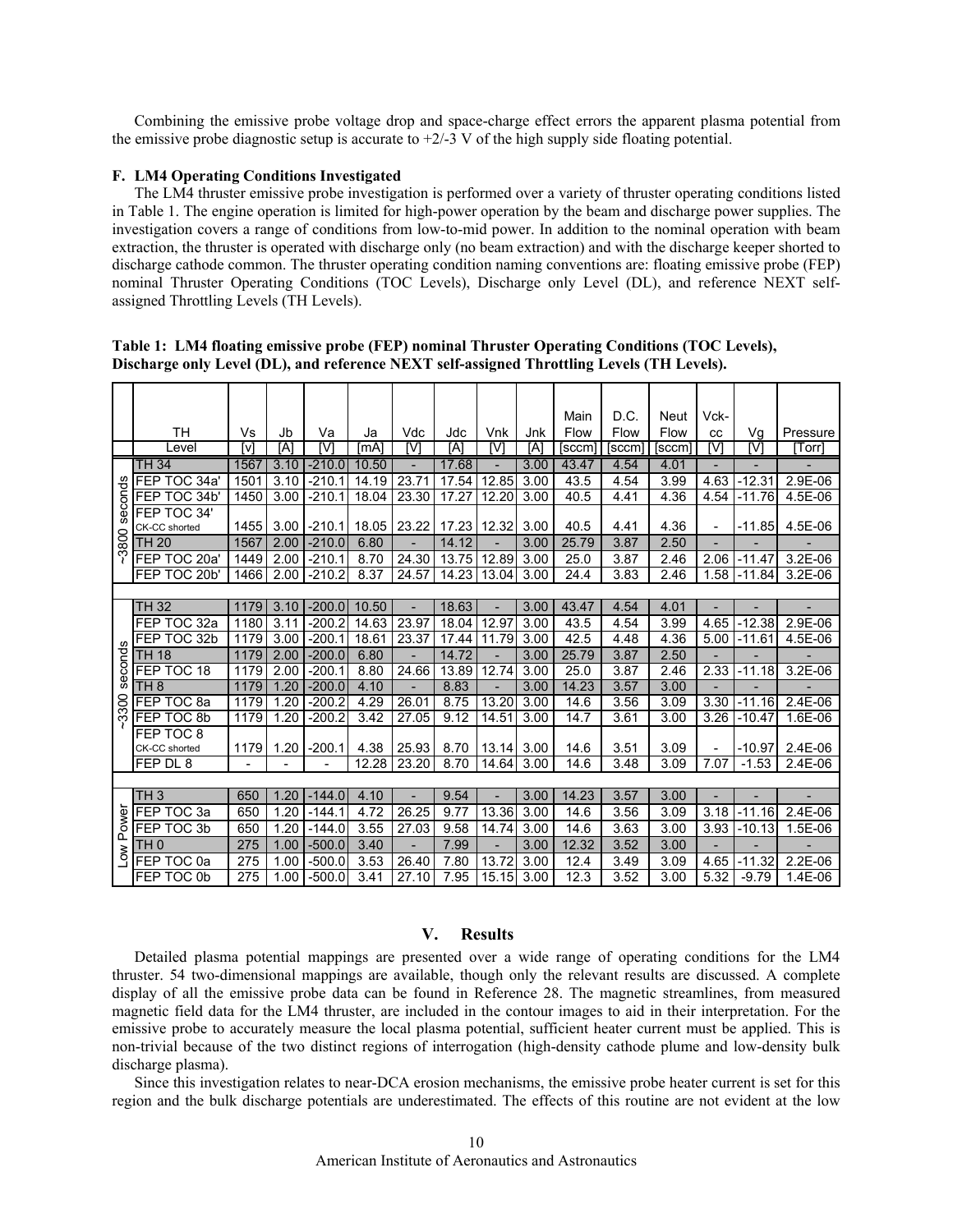power settings where the discharge current is low. However, the effects become more pronounced as the engine is throttled up to higher power and the increased discharge current substantially heats the probe filament. For the high power thruster conditions, the plasma potential outside the plume are shifted to match the plasma potentials of the downstream plasma in order to give a rough estimate of the bulk plasma environment. These contours are less accurate and may not accurately characterize all of the features of the bulk discharge plasma. Near the anode for the insufficient heater setting, the plasma potential dropped considerably due to the low number densities and therefore that data is omitted. The shifted data is indicated in the contour image caption.

Insufficient heater current in the bulk discharge plasma, at the higher power settings, complicates the comparison of bulk plasma potentials as the engine is throttled, though trends are evident. The plasma potential mappings indicate a slight decrease in bulk plasma potentials as the engine is throttled to higher power. The bulk discharge chamber decrease of a few volts coincides with the decreased discharge voltage at the higher power operating conditions documented in Table 1. This data indicates that there is not be a significant shift in bulk plasma potentials without a corresponding change in discharge voltage. In addition to the data presented here, an investigation of a 30 cm NSTAR ion thruster confirmed this conclusion.<sup>23</sup> The bulk discharge plasma potentials are on the order of the discharge voltage and increase to 3 or 4 volts above the discharge voltage near the anode inter-cusp regions. A rough inspection of the cathode plume structures illustrates no noticeable change over the operating conditions investigated, though a closer examination of the near-DCA region will follow.

## **A. Bulk Discharge Chamber Contours**

The shapes of the plasma potential contours for the entire collection domain are illustrated in Figures 9 - 14. The actual LM4 magnetic field streamlines are reproduced on the contour images to assist in the discussion. The magnetic field effectively confines electrons to the field lines resulting in increased plasma potentials in regions between magnetic cusps. The results of the two staggered probes occasionally display some slight mismatch due to differences in probes and heater current settings. Some "streaking" is evident in the radial direction due to engine recycles (momentary shorting between ion optic grids) that affects the probe heating and therefore floating potential. The only noticeable change in contours with increasing power is the shift down in bulk discharge plasma corresponding to the decrease in discharge voltage. Some scatter is evident in the unsmoothed data.



**Figure 9. LM4 floating emissive probe plasma potential mapping for FEP TOC 0a (** $V_s = 275V$ **,**  $J_b = 1.00A$ **).**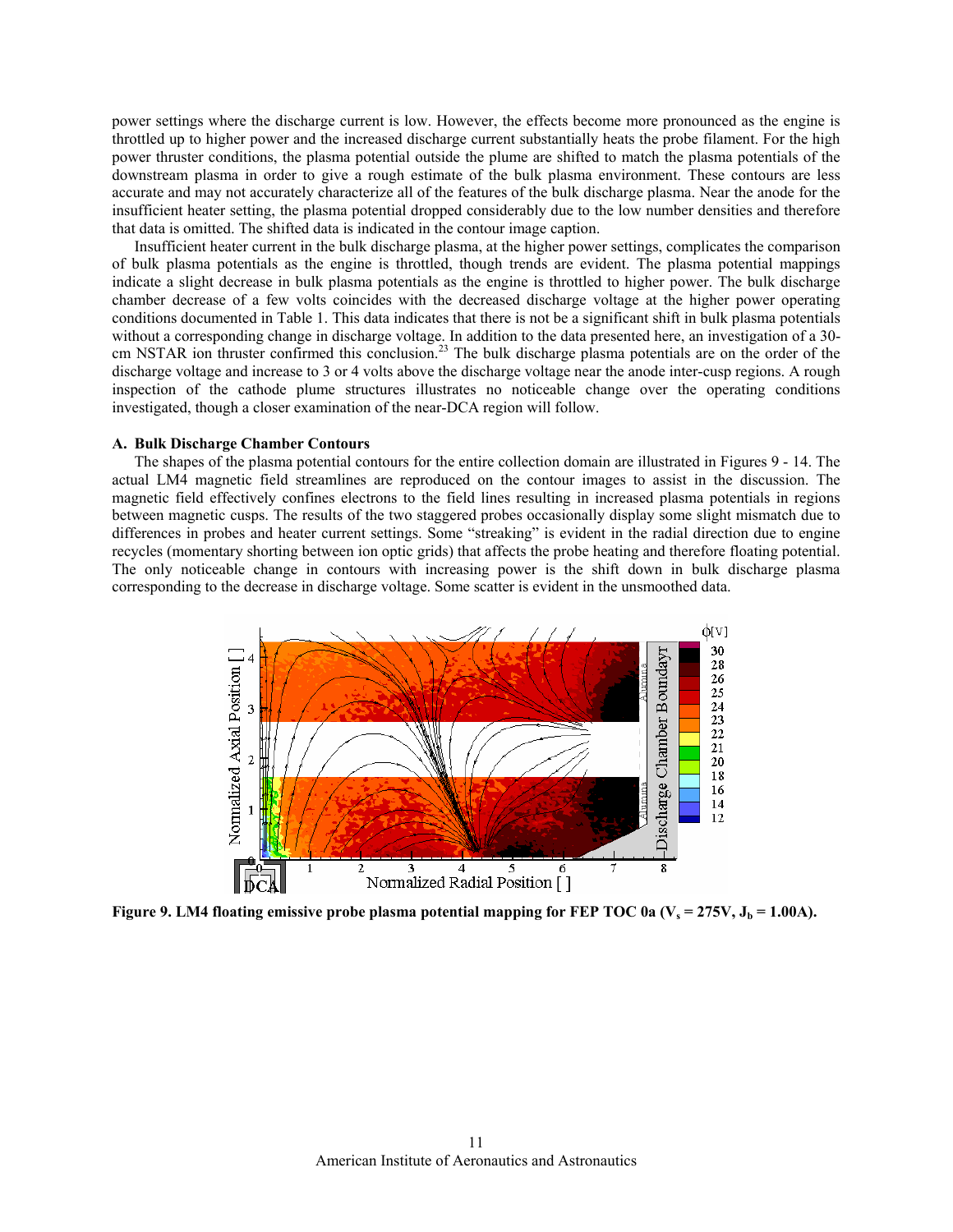

Figure 10. LM4 floating emissive probe plasma potential mapping for FEP TOC 3a (650V, J<sub>b</sub> = 1.20A).



Figure 11. LM4 floating emissive probe plasma potential mapping for FEP TOC 8a ( $V_s = 1179V$ ,  $J_b = 1.20A$ ).



Figure 12. LM4 floating emissive probe plasma potential mapping for FEP TOC 18 ( $V_s = 1179V$ ,  $J_b = 2.00A$ ).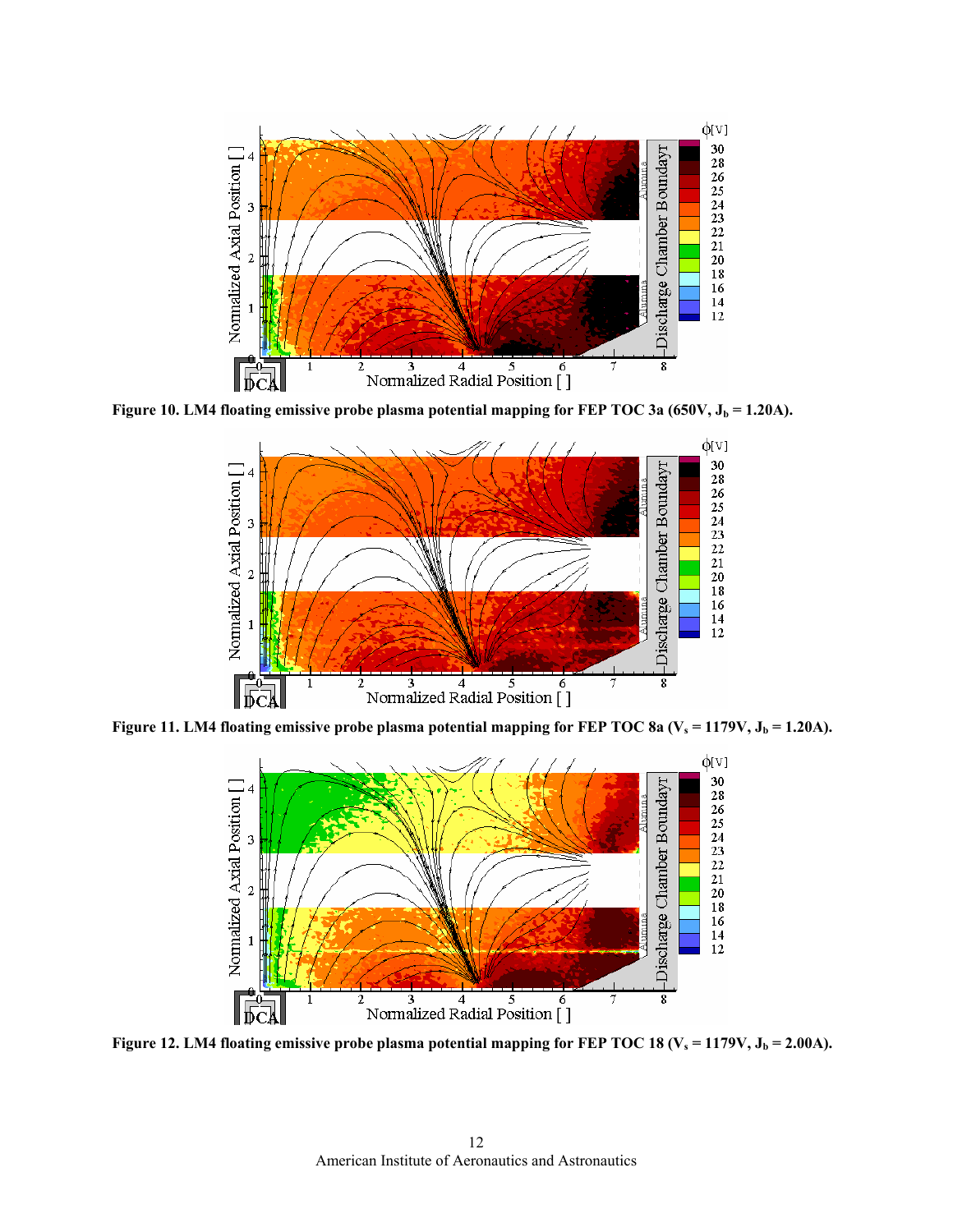

**Figure 13. LM4 floating emissive probe plasma potential mapping for FEP TOC 20b' (V<sub>s</sub> = 1466V, J<sub>b</sub> = 2.00A). Near-DCA probe potential in the bulk discharge is shifted by 4 volts.** 



**Figure 14. LM4 floating emissive probe plasma potential mapping for FEP TOC 32a (** $V_s = 1180V$ **,**  $J_b =$ **3.11A). Near-DCA probe potential in the bulk discharge is shifted by 4 volts.** 

Previous 30-cm ion thruster testing indicated that shorting the discharge cathode keeper to discharge cathode common had no effect outside of the keeper sheath<sup>22,23</sup>. This conclusion is supported by the LM4 results which illustrate negligible differences in the plasma structure when the keeper is shorted to common. These results have been omitted. The lack of beam extraction results in a shift of the bulk discharge plasma equivalent to the shift of the discharge voltage as the beam is not extracted, but the mass flow rates maintained. This shift occurs across the entire interrogation region, including the high-potential inter-cusp regions.

## **B. Near DCA Plasma Potential Contours**

A closer examination of the plasma potentials near the discharge cathode assembly facilitates evaluation of the formation of high-energy ions near the DCA. Figures 15 - 18 illustrate that the plasma potentials do not vary noticeably as the engine is throttled to higher power. There is a slight decrease in the bulk discharge potential (outside the discharge cathode plume) of a few volts, which is directly connected to the decrease in the discharge voltage. Minor near-DCA plasma potential structure changes are evident for some operating conditions. Figure 15 demonstrates the two different near-DCA potential shapes for an equivalent thruster operating conditions. The plot on the left consists of a narrow plume, while the contour image on the right consists of a narrow plume with a bulge of the low-potential region near the DCA. These different structures may play an important role in the erosion of the DCA as will be discussed. It is not clear why these structures differ given thruster operation at equivalent conditions.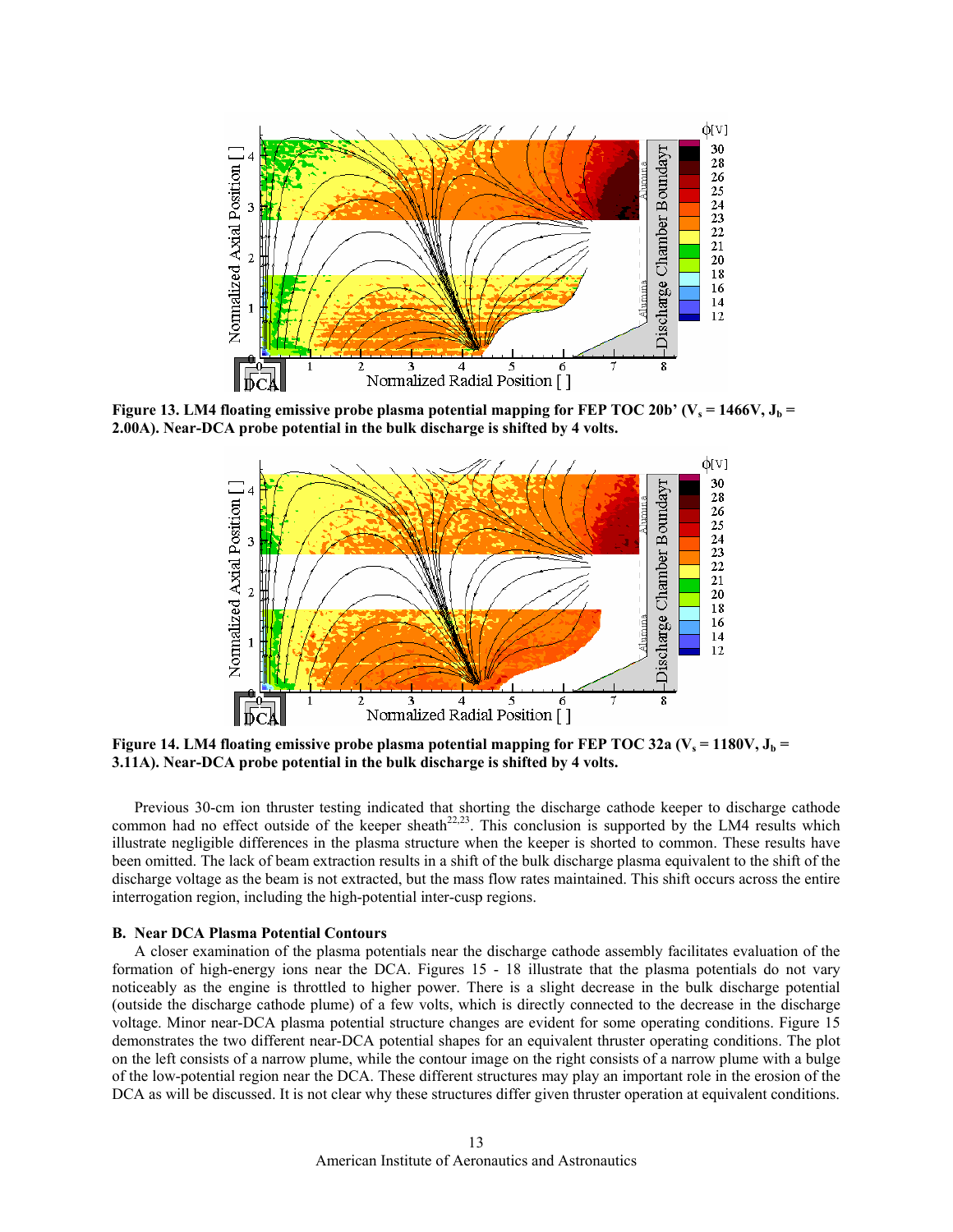

**Figure 15. Neat-DCA LM4 floating emissive probe potentials for FEP TOC 0a –**  $V_s = 275V$ **,**  $J_b = 1.00A$  **(left)** and FEP TOC  $0b - V_s = 275V$ ,  $J_b = 1.00A$  (right).

There are very little variations in the near-DCA potentials as the engine is throttled to higher power. The potential field is dictated by the confinement of electrons by the axial magnetic field near the DCA. A slight decrease in potential outside the cathode plume is observed for the higher power settings corresponding to a decrease in the discharge voltage for these conditions. The near-DCA potential is lowest along centerline at the DCA exit plane with a minimum of approximately 12 volts. The potential rises dramatically in the radial direction off-axis almost to the discharge voltage over a distance corresponding to the keeper radius.



**Figure 16. Near-DCA LM4 floating emissive probe potentials for FEP TOC 3a – V<sub>s</sub> = 650V,**  $J_b$  **= 1.20A (left)** and FEP TOC 8a -  $V_s = 1179V$ ,  $J_b = 1.20A$  (right).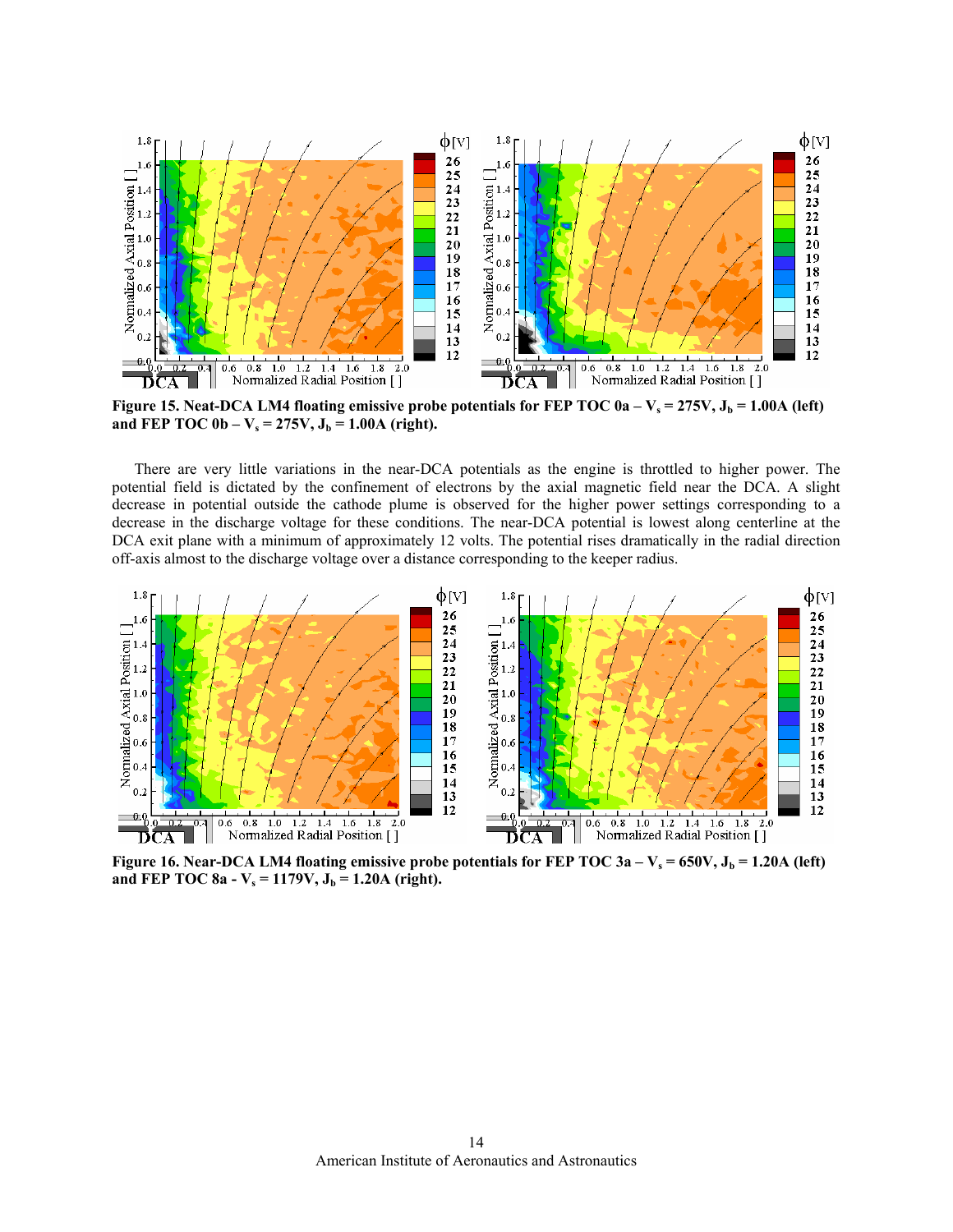

**Figure 17. Near-DCA LM4 floating emissive probe potentials for FEP TOC 18 – V<sub>s</sub> = 1179V,**  $J_b = 2.00A$  **(left)** and FEP TOC 32a -  $V_s = 1180V$ ,  $J_b = 3.11A$  (right) shifted up by 3 volts.



Figure 18. Near-DCA LM4 floating emissive probe potentials for FEP TOC  $20b' - V_s = 1466V$ ,  $J_b = 2.00A$ (left) shifted up by 4 volts and FEP TOC  $34a' - V_s = 1501V$ ,  $J_b = 3.10A$  (right) shifted up by 4.

## **VI. Discussion**

The plasma potential mappings closely follow the magnetic field streamlines as the higher potential regions exist in regions between magnetic cusps near the anode, where electrons have a difficult time reaching. The axial magnetic field near the DCA confines electrons to a narrow plume significantly reducing radial electron diffusion. Conversely, axial electron conductivity is enhanced. The enhanced axial electron conductivity tends to smooth out axial structures eliminating the potential-hill theory. The restricted radial movement of electrons drives the sharp potential transition between the two plasmas. There is a distinct discharge cathode plume rising from ~12 volts to the within a few volts of the discharge voltage within a keeper radius in the radial direction. A more gradual increase is observed in the axial direction. The confinement of electrons establishes a free-standing potential gradient in the radial direction that is commonly termed a double layer. The double layer acts to increase the radial diffusion of electrons from the discharge cathode plume towards the bulk discharge plasma. The double layer conversely accelerates ions from the bulk discharge plasma towards the discharge cathode plume. This acceleration contributes to the erosion of the discharge cathode.

It is evident that the magnetic field is responsible for the formation of the double layer and the resulting double layer is aligned with the axial magnetic field. The voltage gradients are highest at the cathode where the axial magnetic field is strongest giving rise to a radially directed erosion component. The plasma potential mappings follow the same general structure with moderate differences very close to the DCA for some cases.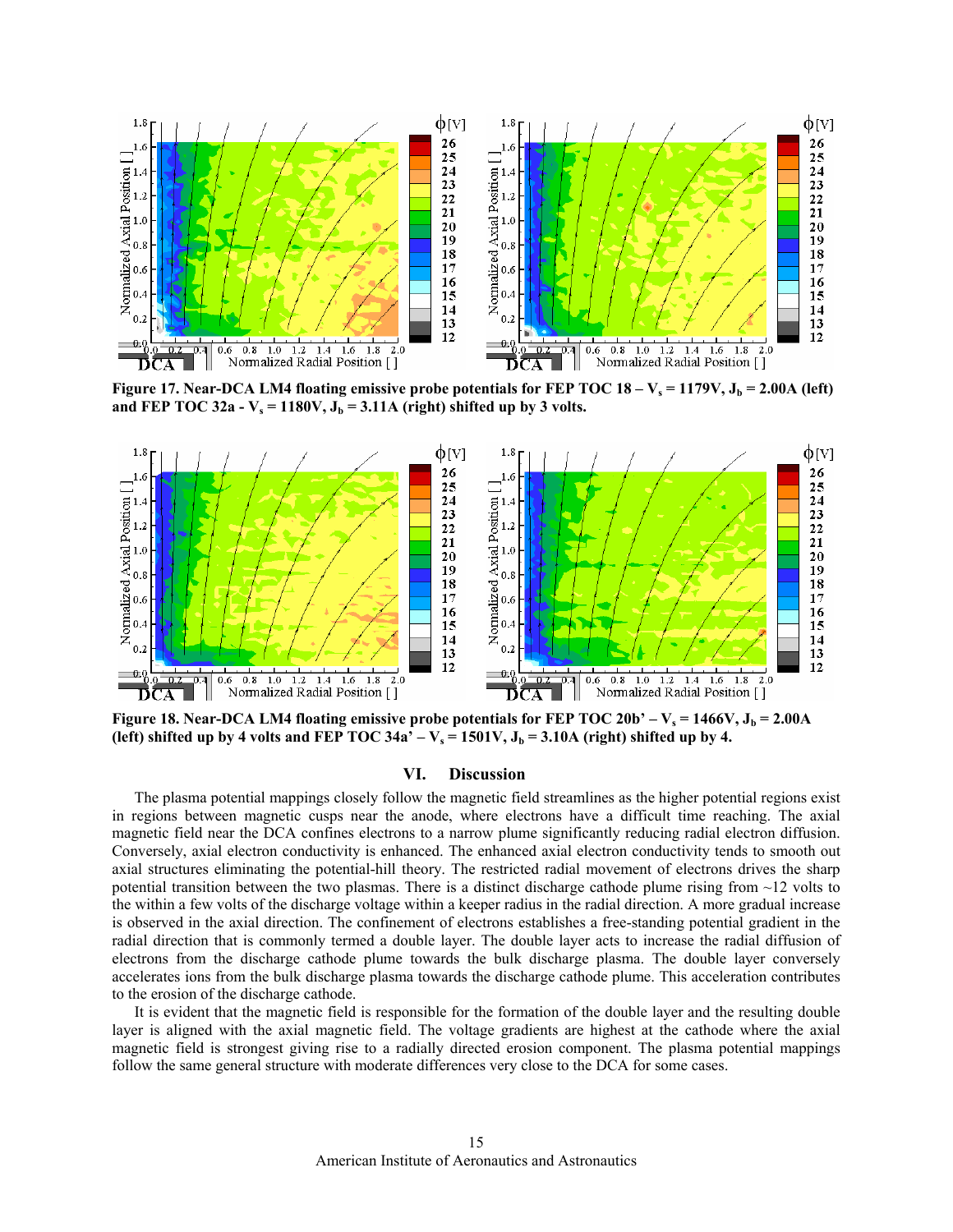#### **A. Sputtering Data and Erosion Calculation**

The application of the measured parameters to calculate DCA erosion rates is difficult due to the lack of an accurate low-energy, heavy-ion sputter yield description. The sputtering yield, Y, is a statistical variable defined as the mean number of atoms removed from a solid target per incident particle. For application to DCA erosion, the sputtering yield will indicate the mean number of molybdenum atoms removed from the keeper face per incident xenon ion:

$$
Y = \frac{atoms\ removed}{incident\ particle}
$$
 (5)

The semi-empirical sputtering yield formulae, commonly used for sputtering yield calculation, rely on a sputtering threshold energy, defined as the minimum kinetic energy of the bombarding particle for sputtering to  $\overline{\text{occur}}$ , as a fit parameter. The range of values for the sputtering threshold for the  $Xe^+$ -Mo system found in literature is 15-62 eV. This broad range of values illustrates the ill-defined nature of the sputtering threshold energy which prevents calculation of low-energy sputtering yields with any degree of confidence. As a result, semi-empirical formulae are not used.

Doerner, *et al.*, recently measured molybdenum sputtering yields during xenon ion bombardment in the energy range of 10 and 200 eV utilizing the standard weight loss technique and spectroscopically in the plasma.<sup>43</sup> Doerner's results indicate threshold energy on the order of 15 eV for xenon sputtering of molybdenum.<sup>44</sup> The spectroscopic sputter yields and standard weight loss yields calculated by Doerner compare nicely to each other and to existing low-energy  $Xe^+$ -Mo data taken by other researchers validating the results.<sup>44</sup> As a result, Doerner's data will serve as the best indication of low-energy normal-incidence sputtering yield for the Xe<sup>+</sup>-Mo system. The Doerner sputter yield versus energy data are log-log plotted and a sixth order polynomial fit to the resulting graph. From this fit, a completely experimental determination of the normal incident sputtering yield of the low-energy  $Xe^{+}$ -Mo system can be determined as a function of energy:

$$
Y_{Doerner}(E) = \exp\{-0.372304[\ln(E)]^6 + 9.48041[\ln(E)]^5 - 100.046[\ln(E)]^4 + 560.276[\ln(E)]^3 - 1758.24[\ln(E)]^2 + 2940.48[\ln(E)] - 2064.3\}.
$$
 (6)

Numerous sputtering investigations demonstrated that sputtering yield has a definite angular dependence.<sup>45-50</sup> An empirical formula for the angular dependence of the sputtering is given by Yamamura, *et al.*, as:<sup>48,51</sup>

$$
\left(\frac{Y(\theta)}{Y(0)}\right) = \cos^{-19.96} \theta \cdot \exp[-13.55(\cos^{-1} \theta - 1)].\tag{7}
$$

In Eq. 7, the numeric factors are energy-dependent fit parameters determined from 100-eV xenon ions impacting a molybdenum target and  $Y(0)$  is the sputtering yield at normal incidence.<sup>51</sup> The exponent fit parameter, 19.96, carries the threshold effect and is a function of the ratio  $E/E<sub>th</sub>$ . Figure 19 illustrated the angular dependence of the sputtering yield calculated for xenon ions on a molybdenum target calculated from Eq. 7. The maximum angular correction factor is approximately 3.7 corresponding to an angle of 48 degrees.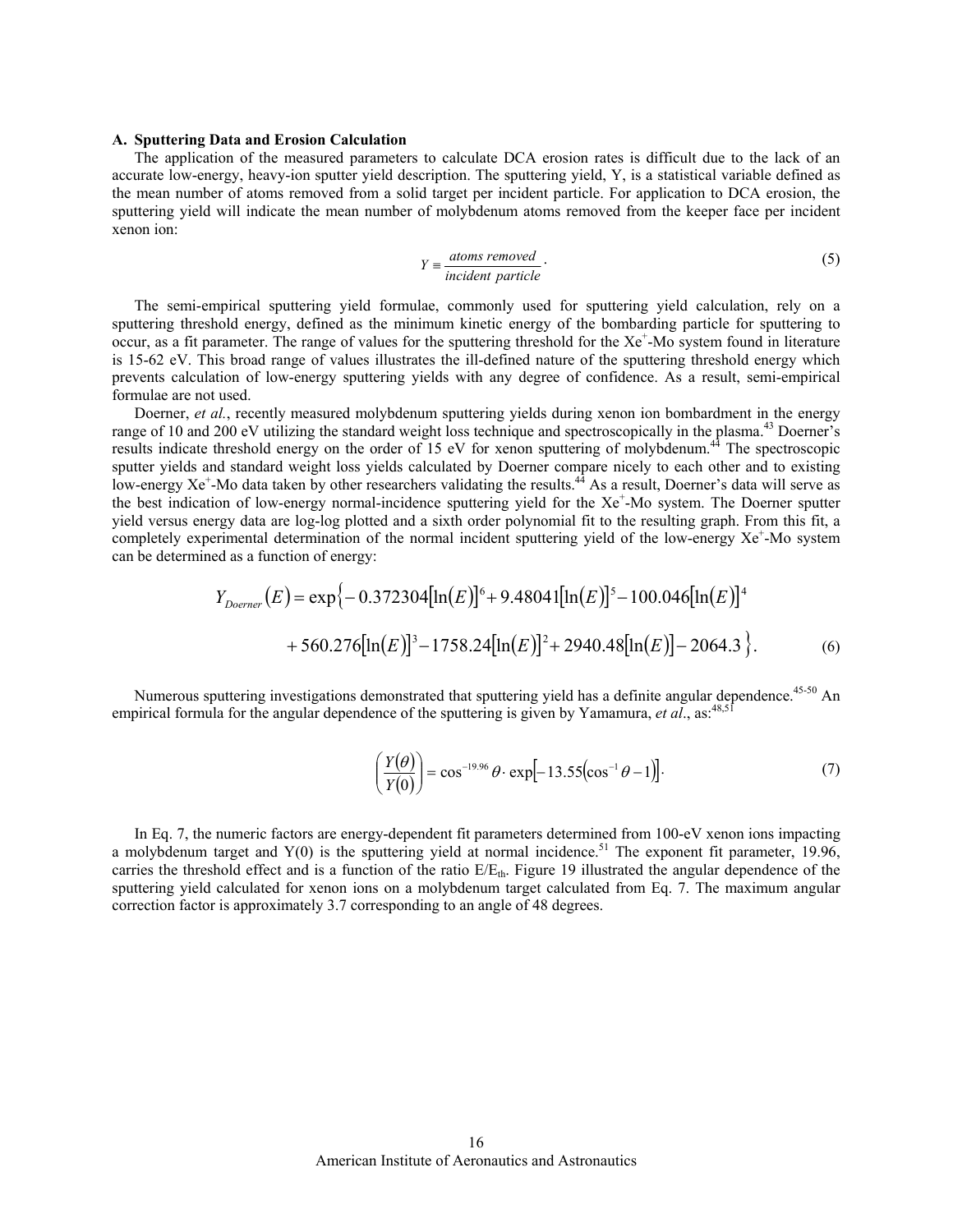

**Figure 19: Angular dependence factor for the sputtering yield utilizing experimental data at 100 eV for the fitting coefficients.** 

The erosion rate for the NEXT thruster during the 2000-hr wear test can been estimated based upon the expected plasma parameters at the wear test operating condition. Because the LM4 engine is restricted to the low-to-mid power throttling, number densities and plasma potentials are estimated for the wear test conditions. The plasma potentials for the both 30-cm NSTAR and 40-cm NEXT engines demonstrate very little variation in the near-DCA structure.<sup>23,28</sup> The plasma potentials found outside the double layer are approximately two volts above the discharge voltage. To simulate the operating condition of the NEXT wear test, operated at a discharge voltage of 23.5 volts, a plasma potential outside the double layer of 25.5 volts is used.<sup>52</sup>

As observed, the near-DCA potentials exhibited curved profiles in some cases that would tend to focus ions on the keeper face. The bulging of the higher potential regions near the DCA effectively increases the flux of directed ions striking the DCA. This results because the double layer edge is bowed into a higher density region. It is not evident why certain operating conditions exhibit a more bowed versus collimated potential field near the DCA.

Given an ion starting potential in the bulk discharge located just outside the double layer, 25.5 volts (determined from plasma potential mappings), and the presheath potential of the discharge cathode keeper at mid-radius of approximately 19 volts (also determined from plasma potential mappings) a presheath ion energy is determined. A range of incident ion angles are used to illustrate the angular dependence in calculated erosion rates. Based upon the potential mappings and LIF measured velocimetry on a 30-cm NSTAR thruster operated in the keepered configuration, and confirmed by the curvature of the near-DCA potential mappings of the 30-cm and 40-cm ion thrusters; an incident presheath angle of approximately 60 degrees (with respect to the keeper normal) is expected.<sup>13,53</sup>

The ion is assumed accelerated through the sheath normal to the surface by the potential between the presheath potential of 19 volts and the discharge keeper floating potential of 4.5 volts, determined from the LM4 plasma potential contours and thruster telemetry. A through-sheath energy and angle is calculated giving the incident ion energy with angular dependence. The flux of the ions towards the keeper is determined based upon the directed flux from the higher potential region by directed acceleration towards the keeper. The location just outside the double layer, for the highest LM4 power condition investigated, corresponds to a number density from Langmuir probe data on the LM4 thruster of roughly  $5x10^{11}$  cm<sup>-3,40</sup> To accurately predict the erosion rate, the double-to-single current ratio is also needed. Doubly-charged ions will impact the keeper with twice the energy of a singly-charged ion. Williams measured the double-to-single current ratio for both 30-cm and 40-cm engines finding that the ratio increased with discharge voltage for constant discharge current and with discharge current for constant discharge voltage.<sup>34</sup> For a beam current of 3.52 A, and discharge voltage of 24 volts, Williams measured a double-to-single current ratio of  $0.18^{34}$ 

An assumed erosion geometry, based upon the NSTAR keeper erosion observed in wear testing, is used to convert the volumetric erosion rate to an eroded depth of the keeper per time (which is typically reported). The calculation of the erosion rate expected in the NEXT wear test is illustrated in Table 2. The expected erosion rate for the wear test condition, based on Doerner's curve-fit adjusted for angular dependence, is 49 µm/khr.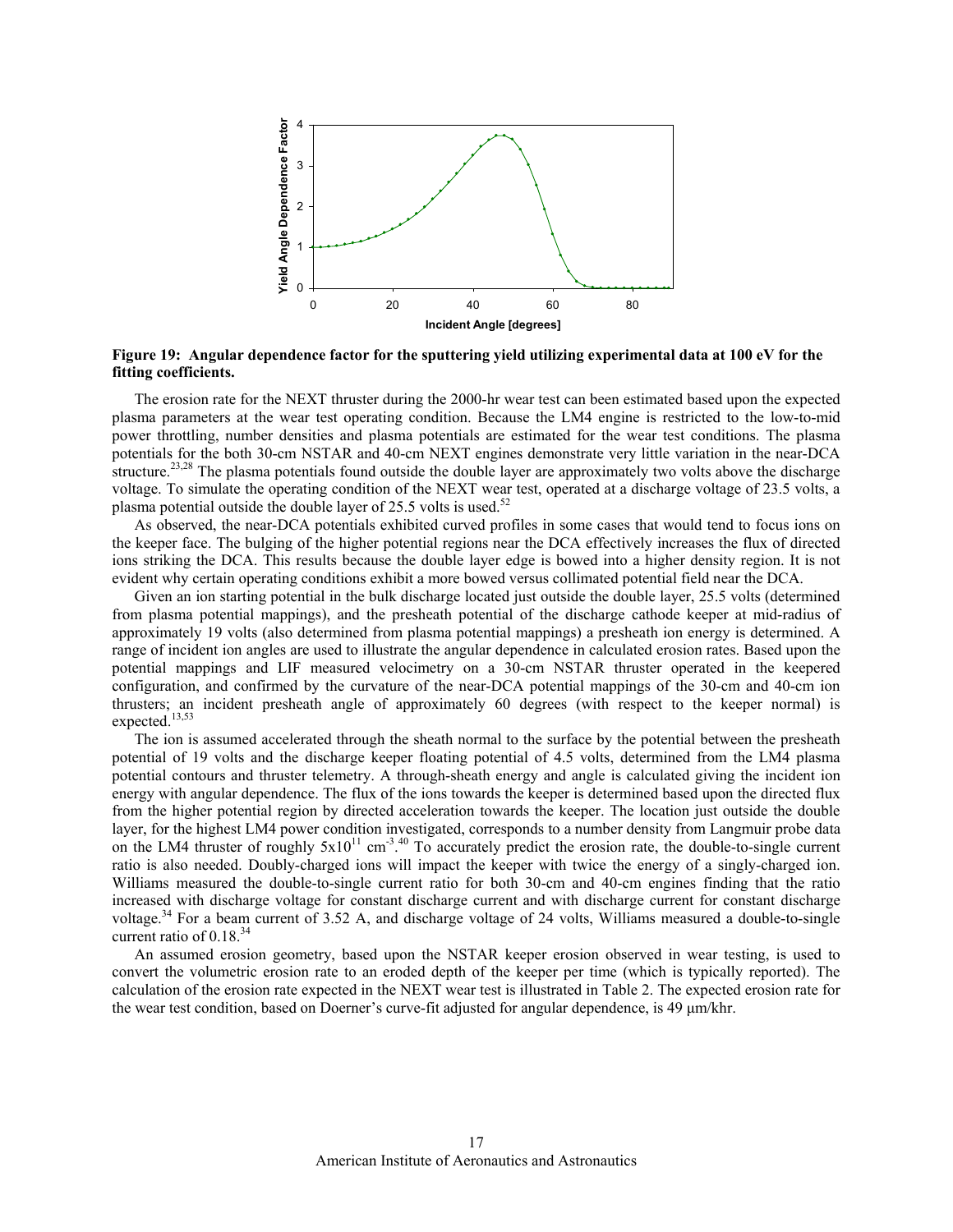|             |           |           |        |         | Pre-sheath      |           | Through-sheath |          |           |                                  |
|-------------|-----------|-----------|--------|---------|-----------------|-----------|----------------|----------|-----------|----------------------------------|
| Number      | Plasma    | Potential |        |         |                 |           |                |          |           | <b>Doerner</b><br><b>Erosion</b> |
| density     | potential | at sheath | Vck-cc | Energy! | <b>Velocity</b> | Angle     | Energy         | Velocity | Angle     | Rate                             |
|             |           |           |        |         |                 |           |                |          |           | [micron /                        |
| $[cm^{-2}]$ | [V]       | [V]       | [V]    | [eV]    | [m/s]           | [degrees] | [eV]           | [m/s]    | [degrees] | khr]                             |
| $5.E+11$    | 25.5      | 19        | 4.5    |         | 3090            | 0         | 21             | 5553     | 0         | 24                               |
| $5.E+11$    | 25.5      | 19        | 4.5    |         | 3090            | 30        | 21             | 5553     | 16        | 30                               |
| $5.E+11$    | 25.5      | 19        | 4.5    |         | 3090            | 60        | 21             | 5553     | 29        | 49                               |
| $5.E+11$    | 25.5      | 19        | 4.5    |         | 3090            | 75        | 21             | 5553     | 33        | 58                               |

**Table 2: NEXT calculated wear rate for the wear test condition and assuming a double-to-single ratio of 0.18.** 

With a detailed picture of the discharge plasma structure, it appears as though the DCA erosion can be explained as a result of ions (doubles and singles) accelerated across the double layer imparting energies on the order of the drop across the double layer itself plus the fall voltage through the keeper sheath. There are several ways to reduce the DCA erosion:

- Decreasing the relative potential drop between the bulk discharge  $(\sim$  discharge voltage) plasma and the keeper potential via reduction in discharge voltage or biasing of the keeper electrode.
- Alteration of the discharge keeper to a more sputter resistant material (i.e., titanium or carbon).
- Modification of the double layer structure via the magnetic field design.
- Reduction of the doubly-charged ion production by reducing the discharge voltage and/or discharge oscillations.

Before application of these suggestions, care must be taken to ensure their feasibility and that they do not introduce additional factors to the DCA erosion or thruster operation. The biasing of the discharge keeper will involve a separate power supply complicating the electronics, adding weight, and serving as a loss to the thruster performance. The discharge voltage may not be decreased indefinitely as the voltage must be high enough to efficiently ionize the xenon propellant. The first ionization potential of xenon is 12.13 eV and the second ionization potential is 33.3 eV for reference.<sup>44</sup> It seems unreasonable to reduce the discharge voltage below the 23.5 volts of the NEXT wear test.

Some potential substitute keeper materials include carbon, beryllium, and titanium. Doerner, *et al.* investigated erosion of molybdenum, titanium, carbon, and beryllium for near threshold energies. Their results indicate that carbon is measured to erode at a rate of 20 times slower than molybdenum at 50 eV incident ion energy.<sup>44</sup> Carbon materials, however, introduce another erosion mechanism besides sputter erosion. Chemical erosion yield of carbon due to the formation of volatile CO molecules is approximately 0.4 for the temperature regime in ion thrusters.<sup>44</sup> The volatile behavior of carbon, when exposed to small amounts of oxygen will require substantial testing before it can be used with confidence, given the impurities of the xenon propellant and oxides present in the cathode insert itself.

The sputter yields of titanium and beryllium indicate that the larger mass difference for these two materials compared to molybdenum reduces the yields accordingly. For 50 eV ions, titanium sputters about 1.5 times slower than molybdenum, and beryllium sputters about 4.3 times slower.<sup>44</sup> The selection of titanium or beryllium as the keeper material would decrease the NEXT erosion rate from roughly 49  $\mu$ m/khr to 32  $\mu$ m/khr (titanium) and 11.4 µm/khr (beryllium) according to the erosion calculation in this investigation.

The best immediate way to reduce DCA erosion is to select a keeper material whose sputtering threshold energy is large, but whose chemical yield is small. Titanium and beryllium are two such materials, though carbon (once tested) may be ideal. Maintaining a moderate discharge voltage (as low as possible without sacrificing performance) and reducing discharge voltage oscillations have a double effect of decreasing the potential fields responsible for ion acceleration and reducing the number of doubly-charged xenon molecules. Extreme care should therefore be taken to minimize the discharge voltage and discharge voltage oscillations while maintaining adequate performance. Some adjustment to the magnetic field topography of the ion engine will shape the double layer and can reduce the flux of ions to the keeper face.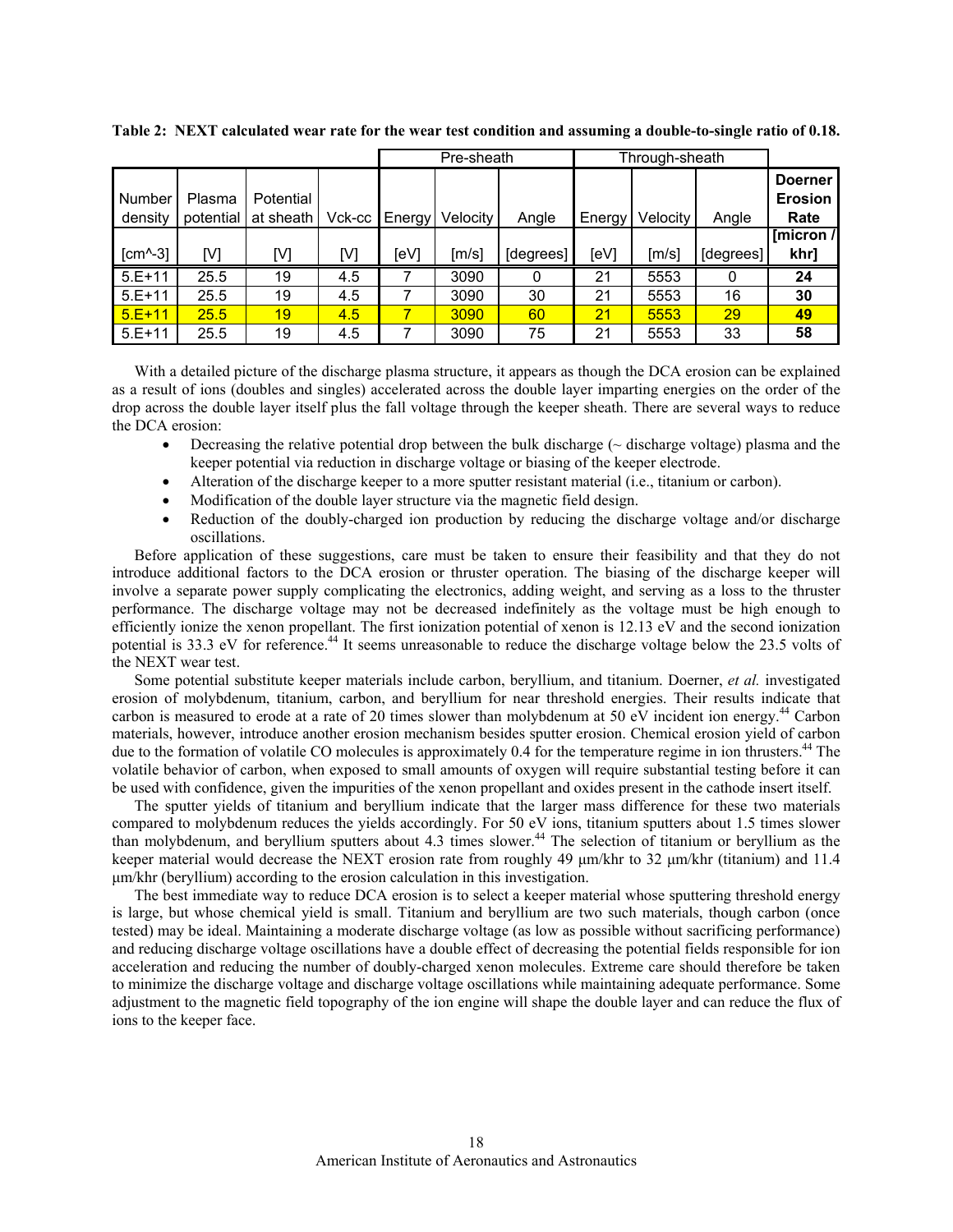# **VII. Conclusions**

A method of mapping the discharge plasma potentials inside a 40-cm NEXT engine is demonstrated. Plasma potential mappings confirm the existence of a double layer potential structure between the discharge cathode plume and the bulk discharge plasma consistent with similar testing in the 30-cm NSTAR thruster. The LM4 double layer structure is closely aligned with the axial magnetic field near the DCA resulting in a narrow discharge cathode plume.

The measured plasma potentials for the LM4 thruster, over the permissible operating conditions, indicate very little change in the overall structure with increasing thruster power. A bulk discharge plasma potential of a few volts above the discharge voltage is observed at a distance on the order of the discharge keeper radius away from DCA centerline in the radial direction. Two different near-DCA potential structures are observed. A narrow cathode plume of low plasma potential is observed in all operating conditions, but a bulge near the DCA forms for certain thruster operating conditions. It is not understood why the near-DCA bulge forms.

A sputtering yield, and erosion rate, is calculated for the 2000-hr NEXT wear test based upon the measured plasma potentials and the discharge voltage of the wear test, measured Langmuir probe parameters in the LM4, LIF ion velocimetry, and the NEXT double-to-single current ratio measured downstream of the ion optics for the NEXT engine at full power. The calculated keeper face erosion rate is calculated to be 49  $\mu$ m/khr, slightly less than the measured 2000-hr and 8200-hr NSTAR wear test erosion rates.

## **Acknowledgments**

We would like to thank Mr. Michael Patterson of the NASA Glenn Research Center (GRC) for the financial support of this research through research grant NAG3-2216 and for use of government equipment. We would like to acknowledge Dr. John Foster (grant monitor) and Dr. George Williams who have been principal contacts at NASA GRC. We would also like to thank the technicians at NASA GRC, Terry Larrow at the University of Michigan, and Bob Roman who assisted in building the LM4 thruster.

## **References**

<sup>1</sup>Choueiri, E. Y., "A Critical History of Electric Propulsion: The First 50 Years (1906 - 1956)," Journal of Propulsion and Power, Vol. 20, No. 2, pp. 193-203, March-April 2004. 2

 $P$ Olk, J. E., Kakuda, R. Y., Anderson, J. R., Brophy, J. R., Rawlin, V. K., Patterson, M. J., Sovey, J. S. and Hamley, J., "Performance of the NSTAR Ion Propulsion System on the Deep Space One Mission," AIAA-2001-0965, *39th AIAA Aerospace Sciences Meeting and Exhibit Joint Propulsion Conference*, Reno, NV, January 8-11, 2001.

Sengupta, A., Brophy, J. R. and Goodfellow, K. D., "Status of the Extended Life Test of the Deep Space 1 Flight Spare Ion Engine after 30,352 Hours of Operation," AIAA-2003-4558, *39th AIAA / ASME / SAE / ASEE Joint Propulsion Conference*, Huntsville, AL, July 20-23, 2003. 4

Patterson, M. J., Rawlin, V. K., Sovey, J. S., Kussmaul, M. and Parkes, J., "2.3 kW Ion Thruster Wear Test," AIAA-1995- 2516, *31st AIAA / ASME / SAE / ASEE Joint Propulsion Conference*, San Diego, CA, July 10-12. 5

Polk, J. E., Patterson, M. J., Brophy, J. R., Rawlin, V. K., Sovey, J. S., Myers, R. M., Blandino, J. J., Goodfellow, K. D. and Garner, C. E., "A 1000 Hour Wear Test of the NASA NSTAR Ion Thruster," AIAA-1996-2784, *32nd AIAA / ASME / SAE / ASEE Joint Propulsion Conference*, Lake Buena Vista, FL, July 1-3. 6

 ${}^6P$ olk, J. E., Anderson, J. R., Brophy, J. R., Rawlin, V. K., Patterson, M. J., Sovey, J. S. and Hamley, J., "An overview of the results from an 8200 hour wear test of the NSTAR ion thruster," AIAA-1999-2446, *35th AIAA / ASME / SAE / ASEE Joint Propulsion Conference*, Los Angeles, California, June 20-24, 1999.

Polk, J. E., Anderson, J. R., Brophy, J. R., Rawlin, V. K., Patterson, M. J. and Sovey, J. S., "The Effect of Engine Wear on Performance in the NSTAR 8000 Hour Ion Engine Endurance Test," AIAA-1997-0869, *33rd AIAA / ASME / SAE / ASEE Joint Propulsion Conference*, Seattle, WA, July 6-9.

Oleson, S.Katz, I., "Electric Propulsion for Project Prometheus," AIAA-2003-5279, *39th AIAA / ASME / SAE / ASEE Joint Propulsion Conference*, Huntsville, AL, July 20-23, 2003.

Oleson, S. R., "Electric Propulsion Technology Development for the Jupiter Icy Moons Orbiter Project," AIAA-2004-3449,

40th AIAA / ASME / SAE / ASEE Joint Propulsion Conference, Fort Lauderdale, Florida, July 11-14, 2004.<br><sup>10</sup>Cupples, M., Coverstone, V. and Woo, B., "Application of Solar Electric Propulsion to a Comet Surface Sample Return

<sup>11</sup>Oh, D., Benson, S., Witzberger, K. and Cupples, M., "Deep Space Mission Applications for NEXT: NASA's Evolutionary Xenon Thruster," AIAA-2004-3806, *40th AIAA / ASME / SAE / ASEE Joint Propulsion Conference*, Fort Lauderdale, FL, July

11-14. 12Benson, S.Patterson, M. J., "Development status of NEXT: NASA's evolutionary xenon thruster," IEPC-03-0288, *28th International Electric Propulsion Conference*, Toulouse, France, March 17-21, 2003.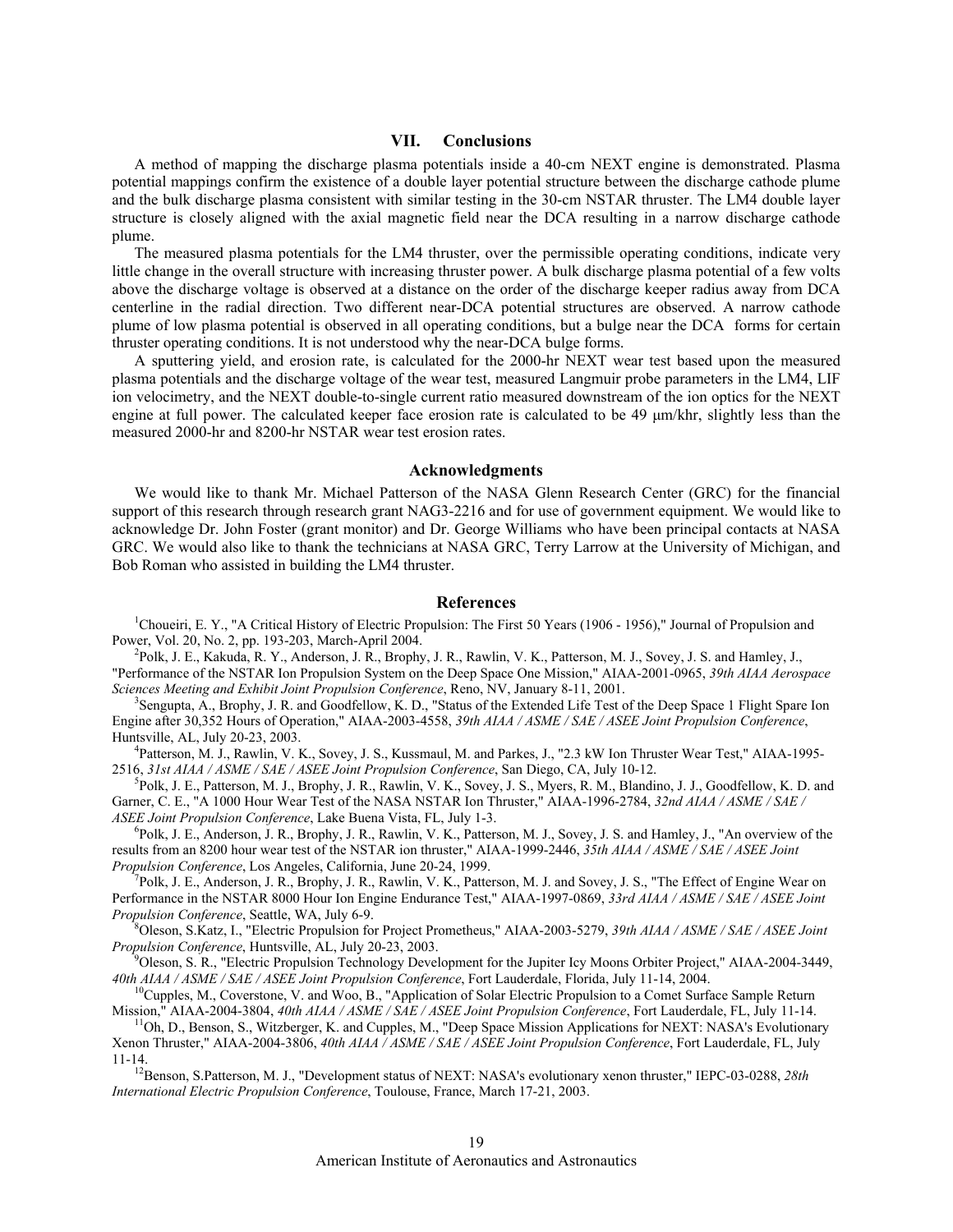<sup>13</sup>Williams, G. J., Smith, T. B. and Gallimore, A. D., "30 cm Ion Thruster Discharge Cathode Erosion," IEPC-01-306, 27th *International Electric Propulsion Conference*, Pasadena, CA, October 15-19, 2001.

<sup>14</sup>Williams, G. J., Smith, T. B., Patrick, T. A. and Gallimore, A. D., "Characterization of the FMT-2 discharge cathode plume," IEPC-99-104, 26th International Electric Propulsion Conference, Kitakyushu, Japan, October 1999.<br><sup>15</sup>Farnell, C. C., Williams, J. D. and Wilbur, P. J., "Characteristics of energetic ions emitted from hollow cathode

072, 28th International Electric Propulsion Conference, Toulouse, France, March 17-21, 2003.<br><sup>16</sup>Foster, J. E.Patterson, M. J., "Plasma emission characteristics from a high current hollow cathode in an ion thruster

discharge chamber," AIAA-2002-4102, *38th AIAA / ASME / SAE / ASEE Joint Propulsion Conference*, Indianapolis, IN, July 7- 10, 2002.<br><sup>17</sup>Foster, J. E.Patterson, M. J., "Characterization of Downstream Ion Energy Distributions from a High Current Hollow

Cathode in a Ring Cusp Discharge Chamber," AIAA-2003-4865, *39th AIAA / ASME / SAE / ASEE Joint Propulsion Conference*, Huntsville, AL, July 20-23, 2003.<br><sup>18</sup>Foster, J. E., Soulas, G. C. and Patterson, M. J., "Plume and Discharge Plasma Measurements of an NSTAR-type Ion

thruster," AIAA-2000-3812, 36th AIAA / ASME / SAE / ASEE Joint Propulsion Conference, Huntsville, AL., July 16-19, 2000.<br><sup>19</sup>Sengupta, A., Goebel, D. M., Fitzgerald, D., Owens, A., Tynan, G. and Doerner, R., "Experimentall

Density and Plasma Parameters in a 30 cm Ion Engine," AIAA-2004-3613, 40th AIAA / ASME / SAE / ASEE Joint Propulsion Conference, Fort Lauderdale, FL, July 11-14, 2004.

<sup>2</sup>Goebel, D. M., Jameson, K. K., Watkins, R. M. and Katz, I., "Hollow Cathode and Keeper-Region Plasma Measurements using Ultra-Fast Miniature Scanning Probes," AIAA-2004-3430, *40th AIAA / ASME / SAE / ASEE Joint Propulsion Conference*,

Fort Lauderdale, FL, July 11-14, 2004.<br><sup>21</sup>Herman, D. A.Gallimore, A. D., "A high-speed axial reciprocating probe positioning system for interrogating the discharge plasma of a 30 cm ion thruster," AIAA-2002-4256, *38th AIAA / ASME / SAE / ASEE Joint Propulsion Conference*, Indianapolis, IN, July 7-10, 2002. 22Herman, D. A.Gallimore, A. D., "Comparison of Discharge Plasma Parameters in a 30-cm NSTAR Type Ion Engine with

and without Beam Extraction," AIAA-2003-5162, *39th AIAA / ASME / SAE / ASEE Joint Propulsion Conference*, Huntsville, Alabama, July 20-23, 2003. 23Herman, D. A.Gallimore, A. D., "Near Discharge Cathode Assembly Plasma Potential Measurements in a 30 cm NSTAR-

type Ion Engine amidst Beam Extraction," AIAA-2004-3958, *40th AIAA / ASME / SAE / ASEE Joint Propulsion Conference*, Fort Lauderdale, FL, July 11-14.<br><sup>24</sup>Herman, D. A., McFarlane, D. S. and Gallimore, A. D., "Discharge plasma parameters of a 30 cm ion thruster measured

without beam extraction using a high-speed axial reciprocating probe positioning system," IEPC-03-0069, *28th International* 

*Electric Propulsion Conference*, Toulouse, France, March 17-21, 2003.<br><sup>25</sup>Soulas, G. C., Domonkos, M. T. and Patterson, M. J., "Performance Evaluation of the NEXT Ion Engine," AIAA-2003-<br>5278, 39th AIAA / ASME / SAE / ASE

<sup>26</sup>Soulas, G. C., Kamhawi, H., Patterson, M. J., Britton, M. A. and Frandina, M. M., "NEXT Ion Engine 2000 Hour Wear Test Results," AIAA-2004-3791, *40th AIAA / ASME / SAE / ASEE Joint Propulsion Conference*, Fort Lauderdale, FL, July 11-

14. 27Hoskins, W. A., Wilson, F. C., Polaha, J., Talerico, L., Patterson, M. J., Soulas, G. C. and Sovey, J. S., "Development of a Prototype Model Ion Thruster for the NEXT System," AIAA-2004-4111, *40th AIAA / ASME / SAE / ASEE Joint Propulsion* 

*Conference*, Fort Lauderdale, FL, July 11-14.<br><sup>28</sup>Herman, D. A., "The Use of Electrostatic Probes to Characterize the Discharge Plasma Structure and Identify Discharge Cathode Erosion Mechanisms in Ring-Cusp Ion Thrusters," Thesis, Dept. of Aerospace Engineering, University of Michigan, Ann Arbor, MI, 2005.<br><sup>29</sup>Haas, J. M., "Low-Perturbation Interrogation of the Internal and Near-field Plasma Structure of a Hall thruster using a

High-Speed Probe Positioning System," Ph. D. Thesis, Dept. of Aerospace Engineering, University of Michigan, Ann Arbor, MI, 2001.<br><sup>30</sup>Haas, J. M., Gallimore, A. D., McFall, K. and Spanjers, G. G., "Development of a high-speed, reciprocating electrostatic

probe system for Hall thruster interrogation," Review of Scientific Instruments, Vol. 71, No. 11, pp. 4131, November 2000.<br><sup>31</sup>Haas, J. M.Gallimore, A. D., "Characterization of the internal plasma structure of a 5kw hall t

*International Electric Propulsion Conference*, Kitakyushu, Japan, October 1999.<br><sup>32</sup>Hofer, R. R.Gallimore, A. D., "Recent Results from Internal and Very-Near-Field Plasma Diagnostics of a High Specific

Impulse Hall thruster," IEPC-03-037, 28th International Electric Propulsion Conference, Toulouse, France, March 17-21, 2003.<br><sup>33</sup>Williams, G. J., Smith, T. B., Gulczinski, F. S., Beal, B. E., Gallimore, A. D. and Drake, R.

Fluorescence Measurement of Ion Velocities in the Plume of a Hall Effect Thruster," AIAA-1999-2424, *35th AIAA / ASME / SAE / ASEE Joint Propulsion Conference*, Los Angeles, CA, June 20-23, 1999. 34Williams, G. J., Domonkos, M. T. and Chavez, J. M., "Measurement of doubly charged ions in ion thruster plumes," IEPC-

01-310, *27th International Electric Propulsion Conference*, Pasadena, CA, October 15-19, 2001.<br><sup>35</sup>Hershkowitz, N.Cho, M. H., "Measurement of Plasma Potential using Collecting and Emitting Probes," Journal of Vacuum<br>Scien

<sup>36</sup>Hershkowitz, N., "Chapter 3: How Langmuir Probes Work," Plasma Diagnostics, O. Auciello and D. L. Flamm, eds., Academic Press, Inc., Orlando, pp. 113-184,1989.